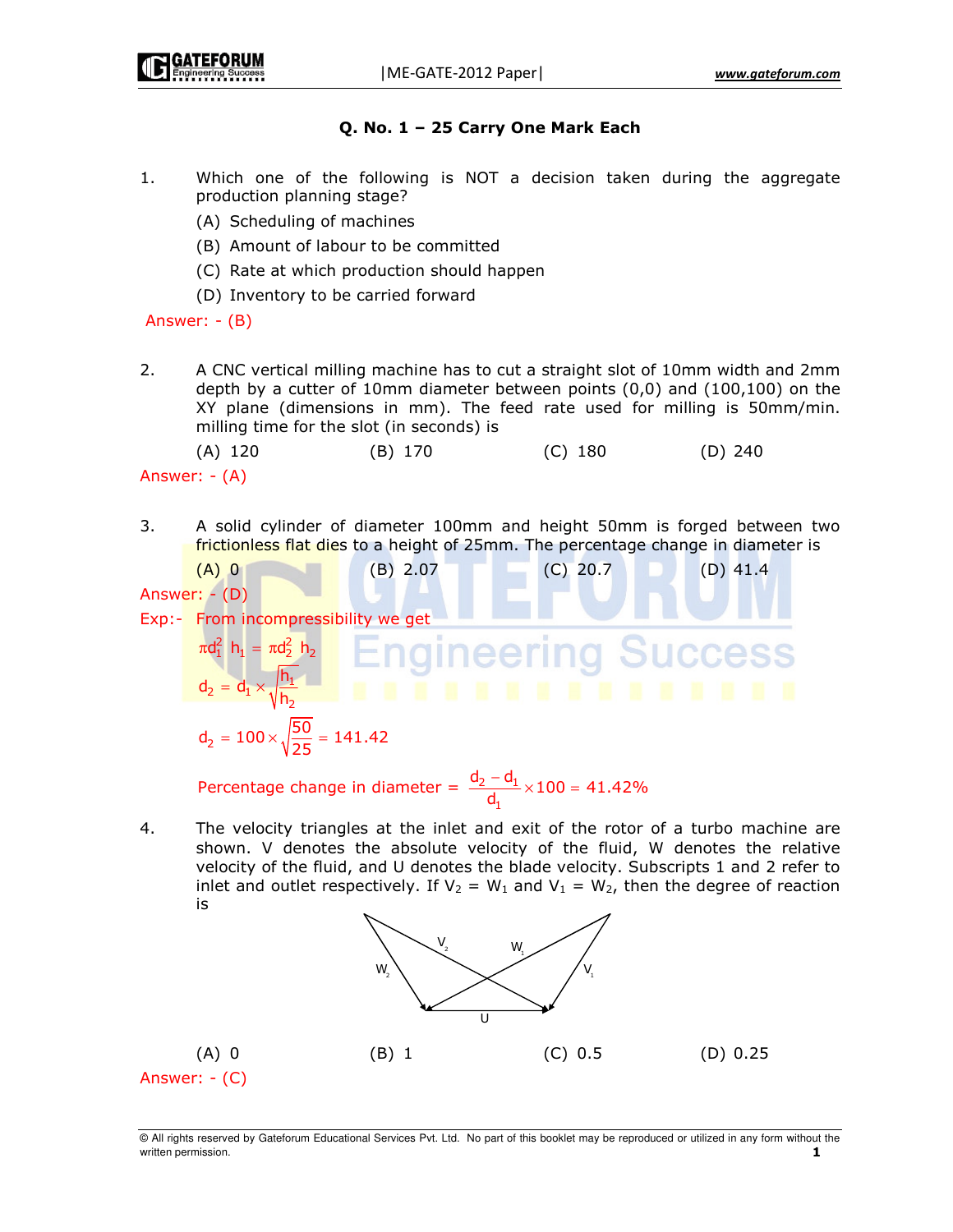GATEFORUN

5. Which one of the following configurations has the highest fin effectiveness?

- (A) Thin, closely spaced fins
- (B) Thin, widely spaced fins
- (C) Thick widely spaced fins
- (D) Thick, closely spaced fins

Answer:  $-(A)$ 

6. An ideal gas of mass m and temperature  $T_1$  undergoes a reversible isothermal process from an initial pressure  $P_1$  to a final pressure  $P_2$ . The heat loss during the process is Q. The entropy change  $\Delta S$  of the gas is

(A) 
$$
mR \ln \left(\frac{P_2}{P_1}\right)
$$
 (B)  $mR \ln \left(\frac{P_1}{P_2}\right)$  (C)  $mR \ln \left(\frac{P_2}{P_1}\right) - \frac{Q}{T_1}$  (D) Zero

## Answer:  $-(B)$

7. In the mechanism given below, if the angular velocity of the eccentric circular disc is 1rad/s, the angular velocity (rad/s) of the follower link for the instant shown in the figure is



8. A circular solid disc of uniform thickness 20mm, radius 200mm and mass 20kg, is used as a flywheel. If it rotates at 600rpm, the kinetic energy of the flywheel, in Joules is

Answer:  $-(B)$ 

Exp:- K.E. of fly wheel = 
$$
\frac{1}{2}
$$
 Iw<sup>2</sup>  
\n
$$
I = \frac{mR^2}{2} = \frac{20 \times 0.2^2}{2} = 0.4 \text{ kg} - m^2
$$
\n
$$
w = \frac{2\pi N}{60} = \frac{2 \times \pi \times 600}{60} = 62.83 \text{ rad/s}
$$
\n
$$
K.E = \frac{1}{2} \times 0.4 \times 62.83^2 = 790 \text{ J}
$$

9. A cantilever beam of length L is subjected to a moment M at the free end. The moment of inertia of the beam cross section about the neutral axis is I and the Young modulus is E. The magnitude of the maximum deflection is

(A) 
$$
\frac{ML^2}{2EI}
$$
 (B)  $\frac{ML^2}{EI}$  (C)  $\frac{2ML^2}{EI}$  (D)  $\frac{4ML^2}{EI}$ 

<sup>@</sup> All rights reserved by Gateforum Educational Services Pvt. Ltd. No part of this booklet may be reproduced or utilized in any form without the written permission.  $\overline{\phantom{a}}$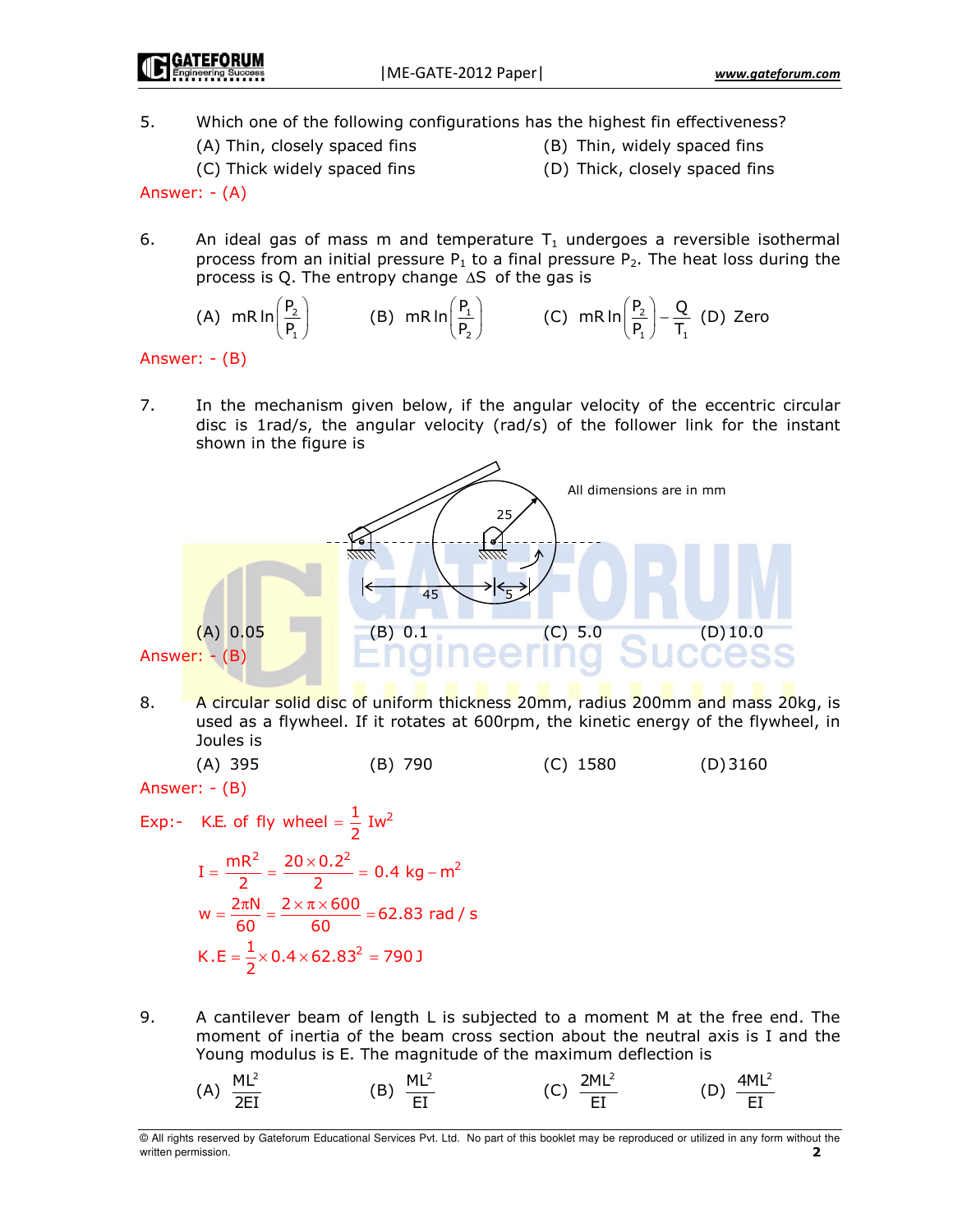Answer: - (A) Exp:-  $E_I \frac{d^2y}{dx^2} = M$ upon intigration,  $EI \frac{dy}{dx} = Mx + C_1$ Once again integrating, weget EI  $y = \frac{Mx^2}{2} + C_1x + C_2$ For cantilever beam at  $x = 0$ ,  $\frac{dy}{dx} = 0$  &  $x = 0$  y = 0 From this we get  $C_1 = C_1 = 0$ , Hence  $y = \frac{Mx^2}{2FI}$ ; maximum deflection  $y_{max} = \frac{ML^2}{2FI}$ For a long slender column of uniform cross section, the ratio of critical buckling 10. load for the case with both ends clamped to the case with both ends hinged is (A) 1 (B) 2 (C) 4<br>
Answer: -(C)<br>
Exp:- Critical Buckling load for column fixed at both ends =  $\frac{4\pi^2 EI}{1^2}$  $(D)$  8 Critical Bucking load for a column hinged at both lands  $\frac{\pi^2 EI}{1^2}$  CCCSS Hence,  $\frac{P_{cr_1}}{P} = 4$ 

At  $x=0$ , the function  $f(x) = x^3 + 1$  has 11.

- (A) A maximum value
- (C) A singularity
- (B) A minimum value
- (D) A point of inflection

Answer:  $-(D)$ 

Exp: - The function  $f(x) = x^3 + 1$  has a point of inflection at  $x = 0$ , since in the graph sign of the curvature (i.e., the concavity) is changed.

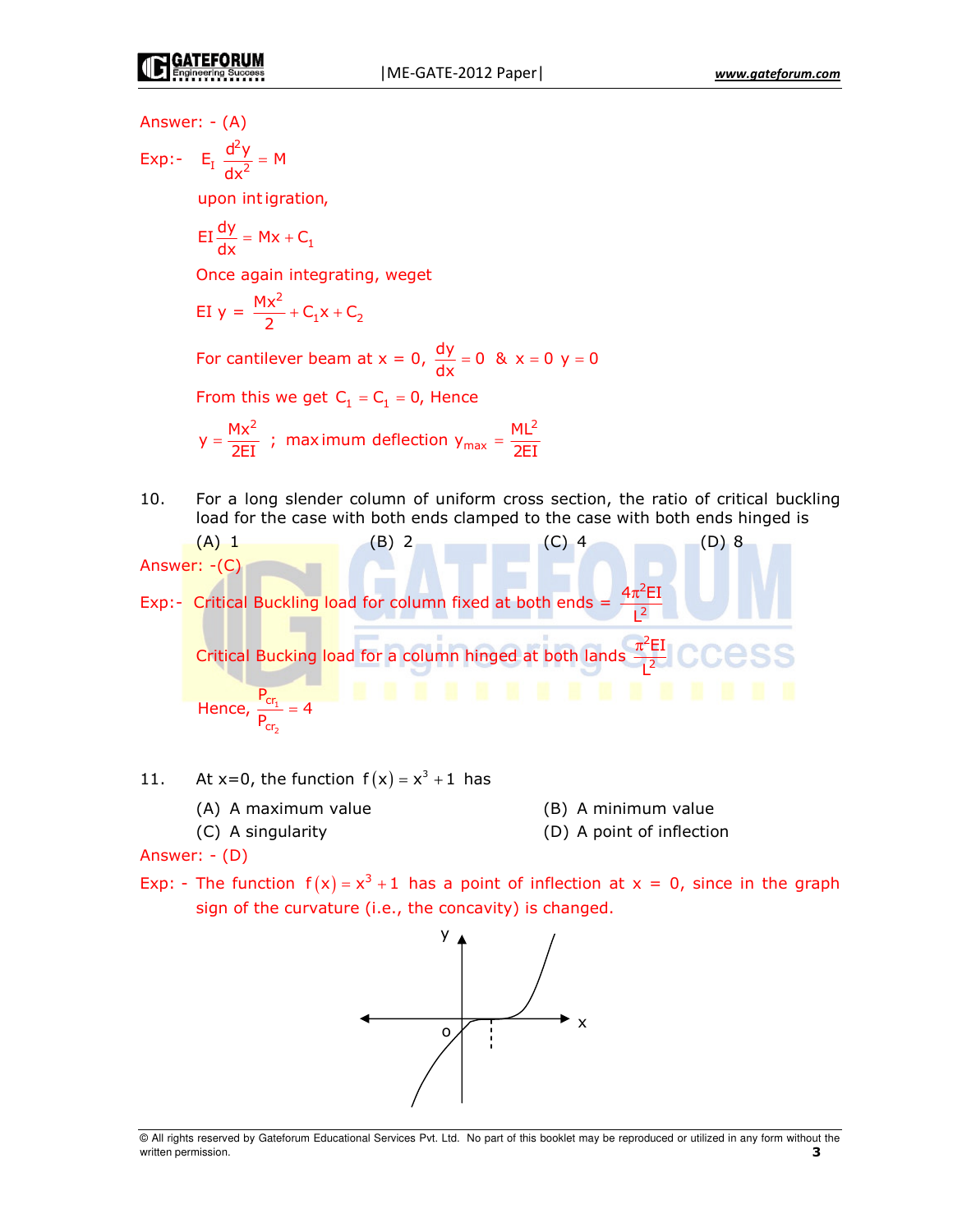For the spherical surface,  $x^2 + y^2 + z^2 - 1$ , the unit outward normal vector at the  $12.$ point  $\left(\frac{1}{\sqrt{2}}, \frac{1}{\sqrt{2}}, 0\right)$  is given by (A)  $\frac{1}{\sqrt{2}}\hat{i} + \frac{1}{\sqrt{2}}\hat{j}$  (B)  $\frac{1}{\sqrt{2}}\hat{i} - \frac{1}{\sqrt{2}}\hat{j}$  (C)  $\hat{k}$  (D)  $\frac{1}{\sqrt{3}}\hat{i} + \frac{1}{\sqrt{3}}\hat{j} + \frac{1}{\sqrt{3}}\hat{k}$ 

Answer:  $-(A)$ 

Exp: - Given spherical surface is  $x^2 + y^2 + z^2 = 1$  and point is  $\left(\frac{1}{\sqrt{2}}, \frac{1}{\sqrt{2}}, 0\right)$ 

Normal vector outward to  $x^2 + y^2 + z^2 - 1 = 0$  at  $\left(\frac{1}{\sqrt{2}}, \frac{1}{\sqrt{2}}, 0\right)$  is

$$
\frac{1}{\sqrt{2}}i + \frac{1}{\sqrt{2}}j + 0.k = \frac{1}{\sqrt{2}}i + \frac{1}{\sqrt{2}}j
$$

Hence the outward unit normal vector =  $\frac{\frac{1}{\sqrt{2}} i + \frac{1}{\sqrt{2}} i}{\left(\frac{1}{\sqrt{2}}\right)^2 + \left(\frac{1}{\sqrt{2}}\right)^2} = \frac{1}{\sqrt{2}} i + \frac{1}{\sqrt{2}} j$ 

13. Match the following metal forming processes with their associated stresses in the workpiece.

|                                           | List I              |               | <b>List II</b>           |  |  |
|-------------------------------------------|---------------------|---------------|--------------------------|--|--|
| P                                         | Coining             |               | Tensile                  |  |  |
| Q                                         | <b>Wire Drawing</b> | $\mathcal{D}$ | <b>Shear</b>             |  |  |
| R.                                        | <b>Blanking</b>     | 3             | Tensile and compressive  |  |  |
| S                                         | Deep drawing        | 4             | Compressive              |  |  |
| $(A)$ P-4, Q-1, R-2, S-3                  |                     |               | $(B)$ P-4, Q-1, R-3, S-2 |  |  |
| $(C)$ P-1, Q-2, R-4, S-3<br>$\sim$ $\sim$ |                     |               | (D) P-1, Q-3, R-2, S-4   |  |  |

Answer:  $-(A)$ 

- 14. In abrasive jet machining, as the distance between the nozzle tip and the work surface increases, the material removal rate
	- (A) Increases continuously
	- (B) Decreases continuously
	- (C) Decreases, becomes stable and then increases
	- (D) Increases, becomes stable and then decreases

Answer: - (D)

In an interchangeable assembly, shafts of size  $25.000^{-0.010}_{-0.010}$  mm mate with holes of 15. size  $25.000^{+0.030}_{-0.020}$  mm. The maximum interference (in microns) in the assembly is  $(C)$  20  $(A)$  40  $(B)$  30  $(D)10$ 

<sup>©</sup> All rights reserved by Gateforum Educational Services Pvt. Ltd. No part of this booklet may be reproduced or utilized in any form without the written permission. 4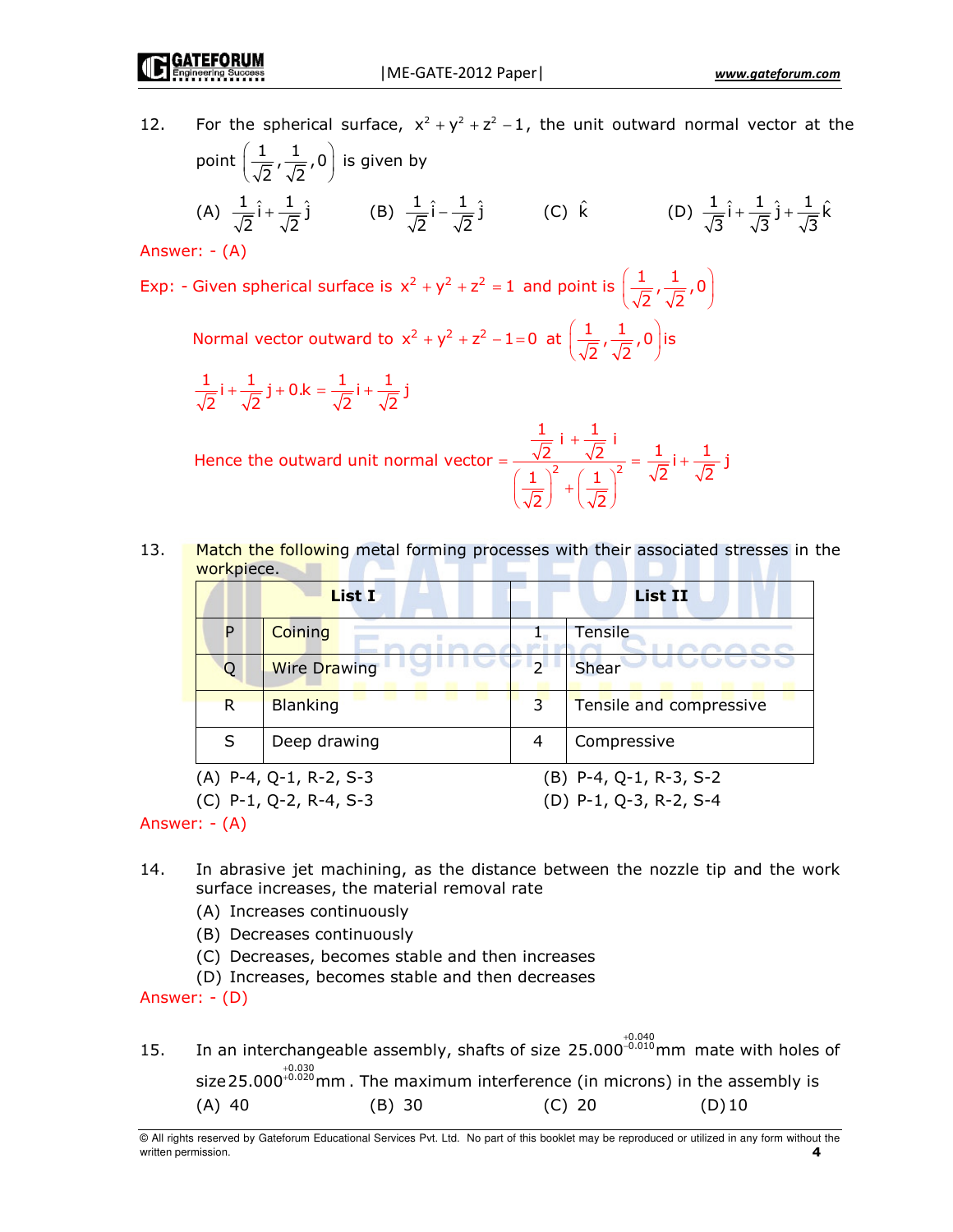Answer:  $-(C)$ 

Maximum interference = maximum size of shaft - minimum size of hole  $= 25.040 - 25.020 = 20 \mu m$ 

- 16. During normalizing process of steel, the specimen is heated
	- (A) Between the upper and lower critical temperature and cooled in still air
	- (B) Above the upper critical temperature and cooled in furnace
	- (C) Above the upper critical temperature and cooled in still air
	- (D) Between the upper and lower critical temperature and cooled in furnace

Answer:  $-(C)$ 

17. Oil flows through a 200mm diameter horizontal cast iron pipe (friction factor, f=0.0225) of length 500m. The volumetric flow rate is  $0.2m^3/s$ . The head loss (in m) due to friction is (assume  $q=9.81 \text{m/s}^2$ )

 $(A)$  116.18  $(B) 0.116$  $(C)$  18.22  $(D)$  232.36 Answer:  $-(A)$ 

$$
Exp: -H = \frac{fLV^{2}}{2gD} = \frac{0.0225 \times 500 \times (\frac{0.2}{\Pi \times 0.2^{2}/4})^{2}}{2 \times 9.81 \times 0.4} = 116.18 \text{ m}
$$

- For an opaque surface, the absorptivity ( $\alpha$ ), transitivity ( $\tau$ ) and reflectivity ( $\rho$ ) are 18. related by the equation (C)  $\alpha + \rho = 1$  (D)  $\alpha + \rho = 0$ (B)  $\rho + \alpha + \tau = 0$ (A)  $\alpha + \rho = \tau$ Answer:  $-(C)$
- 19. Steam enters an adiabatic turbine operating at steady state with an enthalpy of 3251.0kJ/kg and leaves as a saturated mixture at 15kPa with quality (dryness fraction) 0.9. The enthalpies of the saturated liquid and vapour at 15kPa are  $h_f$ =225.94kJ/kg and  $h_q$ =2598.3kJ/kg respectively. The mass flow rate of steam is 10kg/s. Kinetic and potential energy changes are negligible. The power output of the turbine in MW is:

 $(A) 6.5$  $(B) 8.9$  $(C) 9.1$  $(D)$  27.0

Answer:  $-(B)$ 

Exp:- Power = m, $\times$ (h, -h,) = 10 $\times$ (3251 – (225.94 + 0.9 $\times$ (2598.3 – 225.94)  $= 8900KJ/S = 8.9MW$ 

20. The following are the data for two crossed helical gears used for speed reduction: Gear I: Pitch circle diameter in the plane of rotation 80mm and helix angle 30°. Gear II: Pitch circle diameter in the plane of rotation 120mm and helix angle  $22.5^{\circ}$ . If the input speed is 1440rpm, the output speed in rpm is  $(A)$  1200  $(B)$  900  $(C) 875$  $(D)$  720

<sup>@</sup> All rights reserved by Gateforum Educational Services Pvt. Ltd. No part of this booklet may be reproduced or utilized in any form without the written permission. 5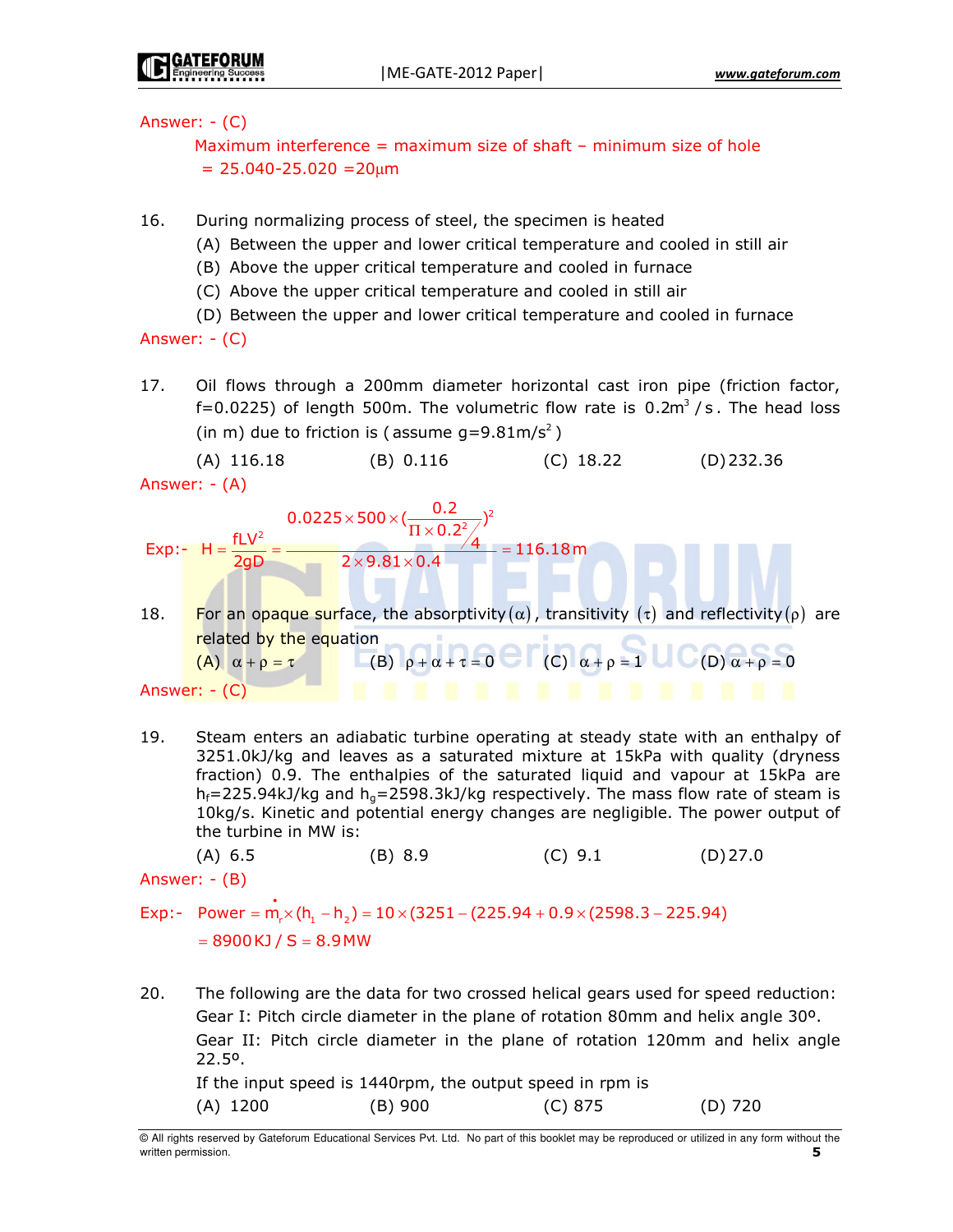Answer:  $-(B)$ Exp: - For helical gears Velocity ratio =  $\frac{d_1 \cos \varphi}{d_2 \cos \varphi}$  =  $\frac{80 \cos 30^\circ}{120 \cos 22.5}$  =  $\frac{N_2}{N_1}$  $N_2 = 1440 \times 0.625 = 900$  rpm A solid disc of radius r rolls without slipping on the horizontal floor with angular  $21.$ velocity  $\omega$  and angular acceleration  $\alpha$ . The magnitude of acceleration of the point of contact on the disc is (C)  $\sqrt{(r\alpha)^2 + (r\omega^2)^2}$  (D)  $r\omega^2$ (A) Zero  $(B)$  r $\alpha$ Answer: - (A)  $22.$ A thin walled spherical shell is subjected to an internal pressure. If the radius of the shell is increased by 1% and the thickness is reduced by 1%, with the internal pressure remaining the same, the percentage change in the circumferential (hoop) stress is  $(A)$  0  $(C) 1.08$  $(D)$  2.02  $(B)$  1 Answer:  $-(D)$ Exp:- Hoop stress for a thin spherical shell ( $\sigma_h$ ) =  $\frac{Pr}{2f}$ By applying logarithm on both sides, we get,  $log(\sigma_h) = log(\frac{P}{2}) + log(r) - log(t)$ Differentiating the above equation,  $f(t) = \sin t$  and it is given that  $\frac{dr}{r} = 0.01$  and . . . . . . . . . . . . .  $\frac{dt}{t} = -0.01$ Up on substituting we get,  $\frac{d\sigma_h}{\sigma}$  = 0.02, : percentage increase will be 2%. The area enclosed between the straight line  $y=x$  and the parabola  $y = x^2$  in the 23. x-y plane is  $(A)$  1/6  $(B)$  1/4  $(C)$  1/3  $(D) 1/2$ Answer:  $-(A)$ Exp:- The given curves are  $y = x$  and  $y = x^2$  solving (1) and (2), we Have  $x = 0, x = 1$ Area =  $\int_{0}^{1} (x - x^2) dx$  $=\left(\frac{x^2}{2}-\frac{x^3}{3}\right)^1=\frac{1}{2}-\frac{1}{3}$ 

 $=\frac{1}{6}$  sq units

@ All rights reserved by Gateforum Educational Services Pvt. Ltd. No part of this booklet may be reproduced or utilized in any form without the written permission. 6

 $\Omega$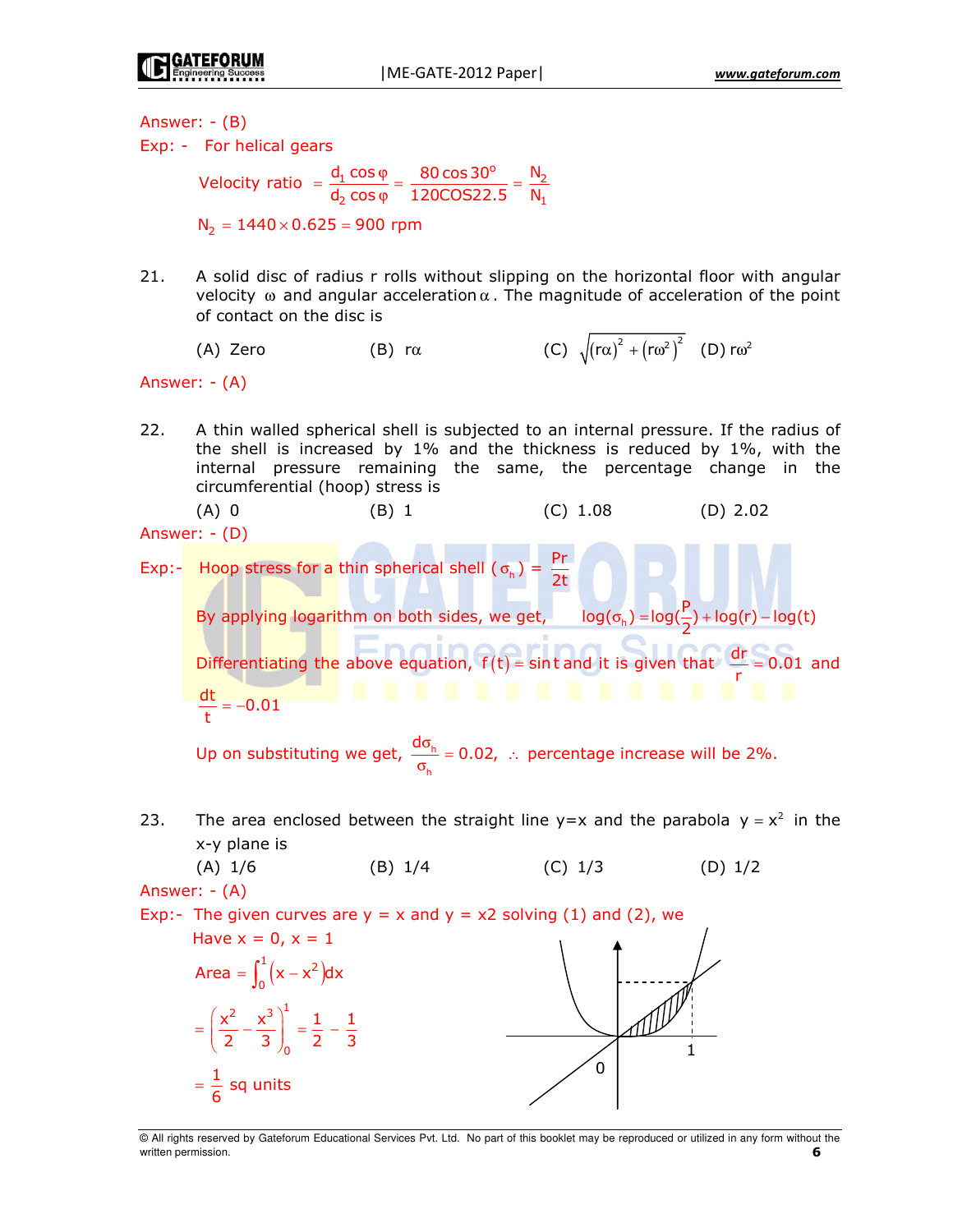www.gateforum.com

 $f(x) = |x|$  in the interval  $-1 \le x \le 1$ . 24. Consider the function At the point  $x=0$ ,  $f(x)$  is (A) Continuous and differentiable (B) Non-continuous and differentiable (C) Continuous and non-differentiable (D) Neither continuous nor differentiable Answer:  $-(C)$ Exp:- Given function is  $f(x) = |x|$  $|x|$  is continues at  $x = 0$  but not differentiable  $\lim_{x\to 0} \left( \frac{1-\cos x}{x^2} \right)$  is 25.  $(A)$  1/4  $(C)$  1  $(B) 1/2$  $(D)$  2 Answer:  $-(B)$  $\overline{(\cdot,\cdot)}$  $\sqrt{2}$ 

$$
\text{Exp:} - \lim_{x \to 0} \frac{1 - \cos^x}{x^2} = \lim_{x \to 0} \frac{2 \sin^2 \left(\frac{x}{2}\right)}{x^2} = 2 \lim_{x \to 0} \frac{\sin^2 \left(\frac{x}{2}\right)}{\left(\frac{x^2}{2}\right) \times 4} = 2 \times \frac{1}{4} = \frac{1}{2}
$$

## Q. No. 26 - 55 Carry Two Marks Each

26. Calculate the punch size in mm, for a circular blanking operation for which details are given below: Size of the blank  $25mm$ Thickness of the sheet  $2mm$ Radial clearance between punch and die  $0.06$ mm Die allowance  $0.05<sub>mm</sub>$  $(A)$  24.83 (B) 24.89  $(C)$  25.01  $(D)$  25.17

Answer:  $-(A)$ 

Diameter of punch = Diameter of Blank  $-$  2 x radial clearance- die allowance  $ExD:$  $= 25 - 2 \times 0.06 - 0.05 = 24.83$  mm

27. In a single pass rolling process using 410mm diameter steel rollers, a strip of width 140mm and thickness 8mm undergoes 10% reduction of thickness. The angle of bite in radians is

 $(A) 0.006$  $(C) 0.062$  $(B) 0.031$  $(D)0.600$ Answer: - (C) Exp:-  $\Delta H = D(1 - \cos \alpha)$  $\cos \alpha = 1 - \frac{\Delta H}{D} = 1 - \frac{0.1 \times 8}{410}$  $\alpha = 3.57^{\circ}$ 

 $\alpha = 3.57 \times \frac{\pi}{180}$  radians  $|\alpha = 0.062$  radians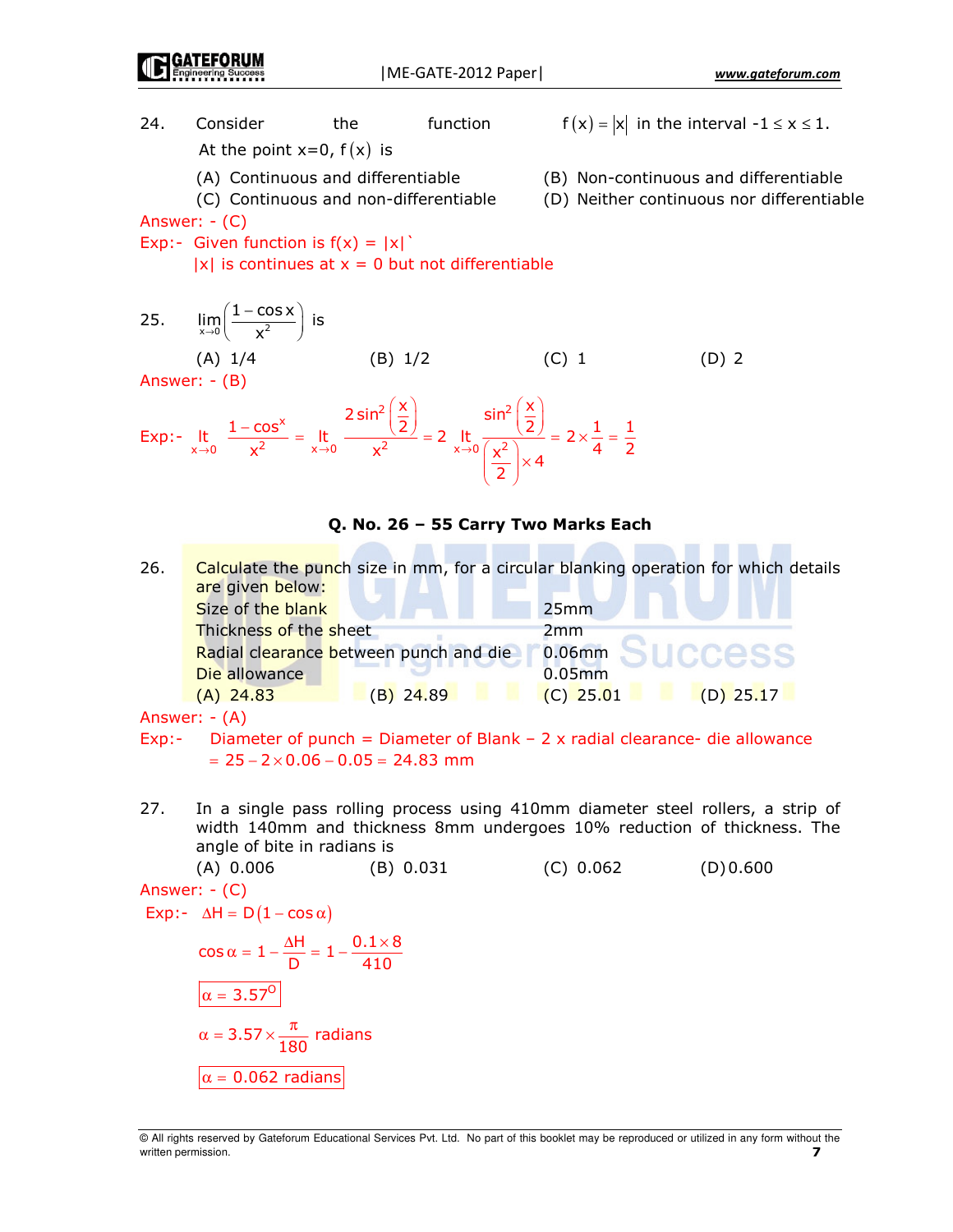28. In a DC arc welding operation, the voltage-arc length characteristic was obtained as  $V_{\text{arc}} = 20 + 5I$  where the arc length I was varied between 5mm and 7mm. Here  $V_{\text{arc}}$  denotes the arc voltage in Volts. The arc current was varied from 400A to 500A. Assuming linear power source characteristic, the open circuit voltage and short circuit current for the welding operation are:

(A) 45V, 450A (B) 75V, 550A (C) 95V, 950A (D) 150V, 1500A Answer: - (C) Exp:-  $V_{\text{arc}} = 20 + 5I$  $I = 5$ mm,  $V<sub>arch</sub> = 45 V$  $I = 7$ mm,  $V_{\text{arch}} = 55$  V  $V = V_0 - \frac{V_0}{I_c} I$  (where  $V_0$  is open circuit voltage and  $I_s$  is short circuit current)  $45 = V_0 - \frac{V_0}{I_s} \times 500$  $55 = V_0 - \frac{V_0}{I_c} \times 400$ Upon solving (1) and (2) we get  $V_0 = 95$  volts  $I_c = 950A$ 29. A large tank with a nozzle attached contains three immiscible inviscid fluids as

shown. Assuming that the changes in  $h_1$ ,  $h_2$  and  $h_3$  are negligible, the instantaneous discharge velocity is:



 $\sqrt{2gh_3\left(1+\frac{\rho_1 h_1}{\rho_3 h_3}+\frac{\rho_2 h_2}{\rho_3 h_3}\right)}$ (B)  $\sqrt{2g(h_1 + h_2 + h_3)}$  $2g\left(\frac{\rho_1 h_1 + \rho_2 h_2 + \rho_3 h_3}{\rho_1 + \rho_2 h_3}\right)$ (D)  $\sqrt{2g\left(\frac{\rho_1 h_2 h_3 + \rho_2 h_3 h_1 + \rho_3 h_1 h_2}{\rho_1 h_1 + \rho_2 h_2 + \rho_3 h_3 h_2}\right)}$ 

@ All rights reserved by Gateforum Educational Services Pvt. Ltd. No part of this booklet may be reproduced or utilized in any form without the written permission. 8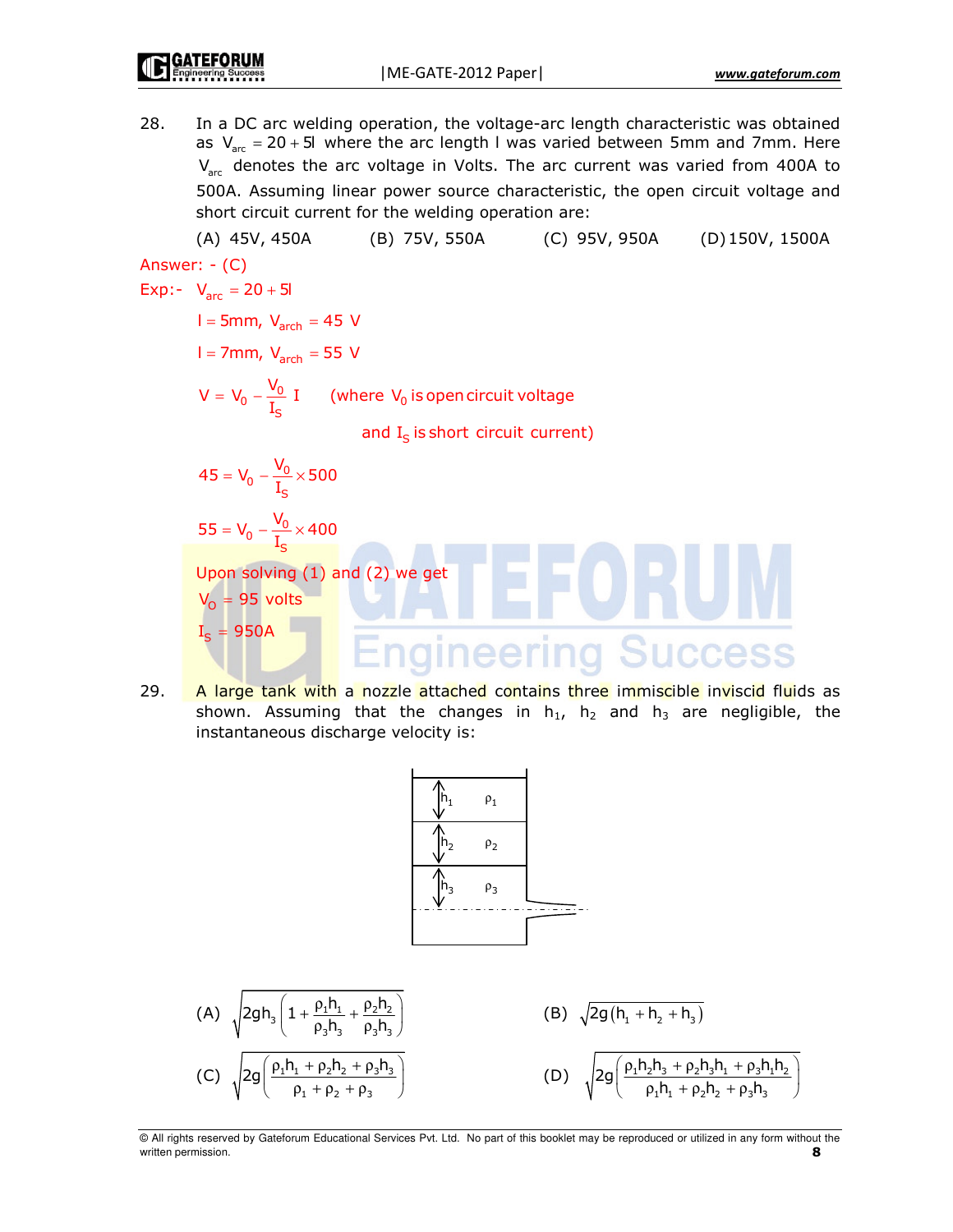#### Answer:  $-(A)$

Exp:- Applying Bernoulli's equation, at exit we get,

$$
\frac{P_1}{\rho_3} + gz_1 + \frac{V_1^2}{2} = \frac{P_2}{\rho_3} + gz_2 + \frac{V_2^2}{2}
$$

We know that  $Z_1 = Z_2$ ,  $V_1 = 0$  &  $P_2 = P_{\text{atm}}$ 

Hence it reduce to

$$
\frac{P_1}{\rho_3} = \frac{V_2^2}{2}
$$

$$
V_2 = \sqrt{\frac{2P_1}{\rho_3}}
$$

But  $P_1 = \rho_1 gh_1 + \rho_2 gh_2 + \rho_3 gh_3$ 

Upon substituting we get,

$$
V_2 = \sqrt{2gh_3 \left[1 + \frac{\rho_1 h_1}{\rho_2 h_3} + \frac{\rho_2 h_2}{\rho_3 h_3}\right]}
$$

Water  $(C_p = 4.18kJ/kg \cdot K)$  at 80°C enters a counter flow heat exchanger with a 30. mass flow rate of 0.5kg/s. Air  $(C_p = 1kJ/kg \cdot K)$  enters at 30°C with a mass flow rate of 2.09kg/s. If the effectiveness of the heat exchanger is 0.8, the LMTD (in OC) is a control of the set of the set of the set of the set of the set of the set of the set of the set of th

Answer: - (c)  
\n
$$
Exp: - \varepsilon = \frac{C_h}{C_{min}} \times \frac{(t_{h_1} - t_{n_2})}{(t_{h_1} - t_{c_1})}
$$
\n
$$
0.8 = \frac{4.18 \times 0.5}{2.09 \times 1} \times \frac{(80 - t_{h_2})}{(80 - 30)}
$$
\n
$$
t_{h_2} = 40^{\circ}C
$$
\n
$$
m_h c_{p_h} (t_{h_1} - t_{n_2}) = m_c c_{p_c} (t_{c_2} - t_{c_1})
$$
\n
$$
0.5 \times 4.18 \times 40 = 2.09 \times 1 \times (t_{c_2} - 30)
$$
\n
$$
t_{c_2} = 70^{\circ}C
$$
\n
$$
\theta_1 = \theta_2 = 10^{\circ}C
$$
:. LMTD = 10<sup>°</sup>C

31. A solid steel cube constrained on all six faces is heated so that the temperature rises uniformly by  $\Delta T$ . If the thermal coefficient of the material is  $\alpha$ , Young's modulus is E and the Poisson's ratio is v, the thermal stress developed in the cube due to heating is

(A) 
$$
-\frac{\alpha(\Delta T)E}{(1-2v)}
$$
 (B)  $-\frac{2\alpha(\Delta T)E}{(1-2v)}$  (C)  $-\frac{3\alpha(\Delta T)E}{(1-2v)}$  (D)  $-\frac{\alpha(\Delta T)E}{3(1-2v)}$ 

<sup>@</sup> All rights reserved by Gateforum Educational Services Pvt. Ltd. No part of this booklet may be reproduced or utilized in any form without the written permission. q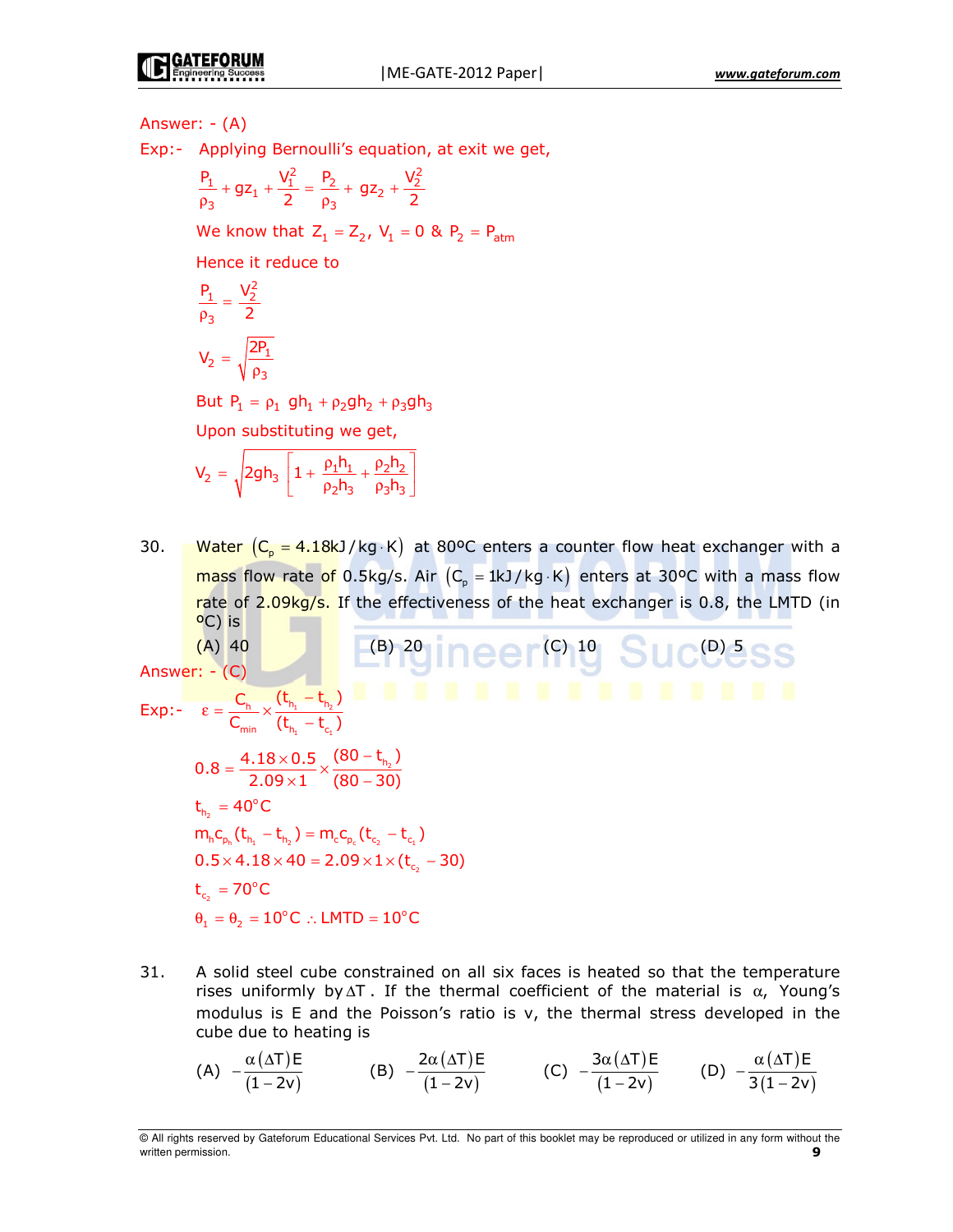# Answer:  $-(A)$

- 32. A solid circular shaft needs to be designed to transmit a torque of 50Nm. If the allowable shear stress of the material is 140MPa, assuming a factor of safety of 2, the minimum allowable design diameter in mm is
	- $(A)$  8  $(B)$  16  $(C)$  24  $(D)$  32

Answer: - (B)

Exp:- T = 50N - n;  $\tau_{\text{allowable}} = 140MPa$ 

$$
\tau_{\text{safe}} = \frac{\tau_{\text{allowable}}}{f_{\text{O.S}}} = 70 \text{MPa}
$$
\n
$$
\text{We know, } \frac{T}{Z_{\text{p}}} = \tau_{\text{safe}}
$$
\n
$$
Z_{\text{p}} = \frac{\pi d^3}{16} \Rightarrow d^3 = \frac{16 \text{ T}}{\pi \tau_{\text{safe}}}
$$
\n
$$
d = \sqrt{\frac{16 \times 50 \times 10^3}{\pi \times 70}}
$$
\n
$$
d = 15.38 \text{ mm} \approx 16 \text{ mm}
$$

33. A force of 400N is applied to the brake drum of 0.5m diameter in a band brake system as shown in the figure, where the wrapping angle is 180<sup>o</sup>. If the coefficient of friction between the drum and the band is 0.25, the braking torque applied, in Nm is

Answer:  $-(B)$ 

Exp:- As the drum is rotating in anti clock wise direction, T1 will be tight side & T2 will be clack side.

$$
8. \frac{T_1}{T_2} = e^{\mu \theta} = e^{0.25 \times \pi} = 2.19
$$
  
\n
$$
T_2 = 182.375 \text{ N}
$$
  
\nBreaking torque =  $(T_1 - T_2) r$   
\n= 54.4 N - m

- 34. A box contains 4 red balls and 6 black balls. Three balls are selected randomly from the box one after another without replacement. The probability that the selected set contains one red ball and two black balls is
	- (D)  $\frac{1}{2}$ (A)  $\frac{1}{20}$ (B)  $\frac{1}{12}$ (C)  $\frac{3}{10}$

<sup>@</sup> All rights reserved by Gateforum Educational Services Pvt. Ltd. No part of this booklet may be reproduced or utilized in any form without the written permission.  $10<sup>1</sup>$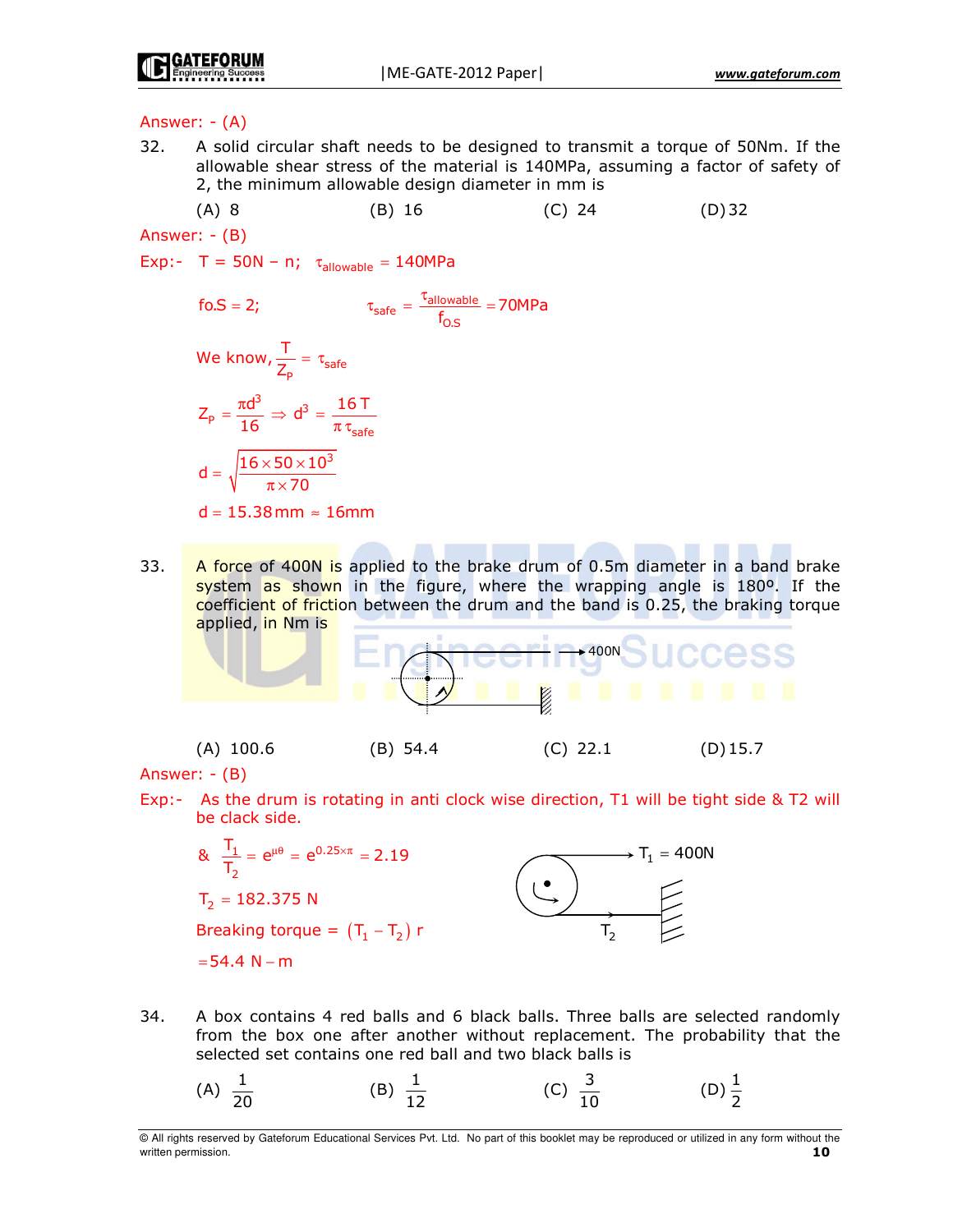Answer:  $-(D)$ 

Exp:- Given,  $\frac{\text{Red}}{4}$   $\frac{\text{Black}}{6}$ The selection will be RBB or BBR of BRB Probability of selecting RBB =  $\frac{4}{10} \times \frac{6}{9} \times \frac{5}{8}$ Probability of selecting BBR =  $\frac{6}{10} \times \frac{5}{9} \times \frac{4}{8}$ Probability of selecting BRB =  $\frac{6}{10} \times \frac{4}{9} \times \frac{5}{8}$ P (Red=1) = sum of above three probabilities =  $0.5$ 

Consider the differential equation  $x^2 \frac{d^2y}{dx^2} + x \frac{dy}{dx} - 4y = 0$  with the boundary 35. conditions of  $y(0) = 0$  and  $y(1) = 1$ . The complete solution of the differential equation is

(A) 
$$
x^2
$$
 (B)  $sin(\frac{\pi x}{2})$  (C)  $e^x sin(\frac{\pi x}{2})$  (D)  $e^{-x} sin(\frac{\pi x}{2})$   
\nAnswer:  $-\frac{4}{9}$   
\n $x^2 \frac{d^2y}{dx^2} + x \frac{dy}{dx} - 4y = 0$   
\n $y(0) = 0$   
\n $y(1) = 1$   
\nCauchy's D.E.  
\n $y = x^2 \frac{dy}{dx} = 2x \frac{d^2y}{dx^2} = 2$   
\n $y = x^{-2} \frac{dy}{dx} = -2x^{-3} \frac{dy}{dx^2} = +6x^{-4}$   
\n $x^2 \left(\frac{6}{x^4}\right) + \left(-\frac{2}{x^3}\right) - 4\left(\frac{1}{x^2}\right) = 0$   
\n $m^2$  4 = 0  $m^2 = 4$   
\n $m = \pm 2$   
\n $\therefore$  The required solution is  $C_1x^2 + C_2x^2 + C_2x^2$   
\nHence the answer is  $x^2$ .

36. The system of algebraic equations given below has

$$
x + 2y + z = 4 \n2x + y + 2z = 5 \nx - y + z = 1
$$

- (A) A unique solution of  $x=1$ ,  $y=1$  and  $z=1$
- (B) Only the two solutions of  $(x=1, y=1, z=1)$  and  $(x=2, y=1, z=0)$
- (C) Infinite number of solutions

H rights reserved by Gateforum Educational Services Pvt. Ltd. No part of this booklet may be reproduced or utilized in any form without the written permission. 11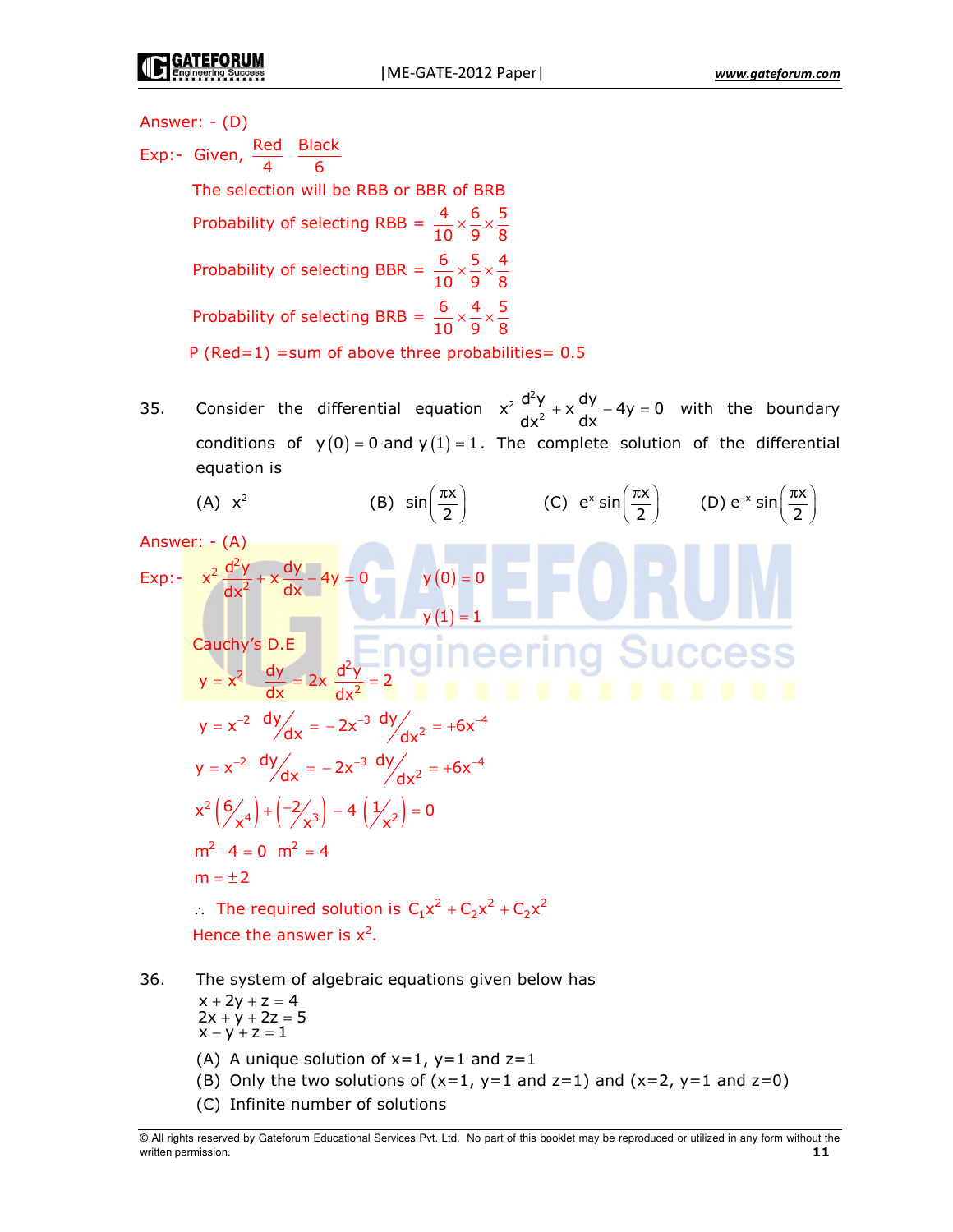(D) No feasible solution Answer:  $-(C)$ Exp:- The given equations are  $x + 2y + z = 4$  $- (1)$  $2x + y + 2z = 5$  $- (2)$  $x + y + z = 1$  $- (3)$ Eliminating n from  $(1)$  &  $(2)$ , we have  $y = 1$  $-(4)$ Eliminating x form  $(2)$  &  $(3)$ , we have  $y = 1$  $-(5)$ Lines  $(4)$  and  $(5)$  are coincident Hence the given equation has infinite solutions

37. The homogeneous state of stress for a metal part undergoing plastic deformation is

 $\begin{bmatrix} 10 & 5 \end{bmatrix}$  $\mathbf 0$  $T = \begin{vmatrix} 5 & 20 \end{vmatrix}$  $\Omega$  $\overline{0}$  $\begin{bmatrix} 0 & -10 \end{bmatrix}$ 

Where the stress component values are in MPa. Using von Mises yield criterion, the value of estimated shear yield stress, in MPa is

Answer: - (B)  
\nAnswer: - (B)  
\n
$$
\begin{bmatrix}\n(B) & 16.07 & (C) & 28.52 \\
C) & 49.41 & (D) & 49.41\n\end{bmatrix}
$$
\n(19.49.41  
\n
$$
\sigma_{eq} = \sqrt{\frac{1}{2} \{ (\sigma_{11} - \sigma_{22})^2 + (\sigma_{11} - \sigma_{22})^2 + 6 [\sigma_{12}^2 + \sigma_{23}^2 + \sigma_{13}^2] \}}
$$
\nWe know,  $\sigma_{11} = 10$ ,  $\sigma_{22} = 20$ ,  
\n $\sigma_{33} = -10$ ;  $\sigma_{12} = 5$ ;  $\sigma_{23} = \sigma_{13} = 0$   
\n $\therefore \sigma_{eq} = 27.839 MPa$   
\nShear stress at yield  $\tau_y = \frac{\sigma_{eq}}{\sqrt{3}} = 16.07 MPa$ 

38. Details pertaining to an orthogonal metal cutting process are given below

| Chip thickness ratio                                    | 0.4                      |
|---------------------------------------------------------|--------------------------|
| Unreformed thickness                                    | 0.6 <sub>mm</sub>        |
| Rake angle                                              | $+10^{\circ}$            |
| Cutting speed                                           | 2.5m/s                   |
| Mean thickness of primary shear zone                    | 25 microns               |
| The shear strain rate in $s^{-1}$ during the process is |                          |
| (A) $0.1781 \times 10^5$                                | (B) $0.7754 \times 10^5$ |
|                                                         |                          |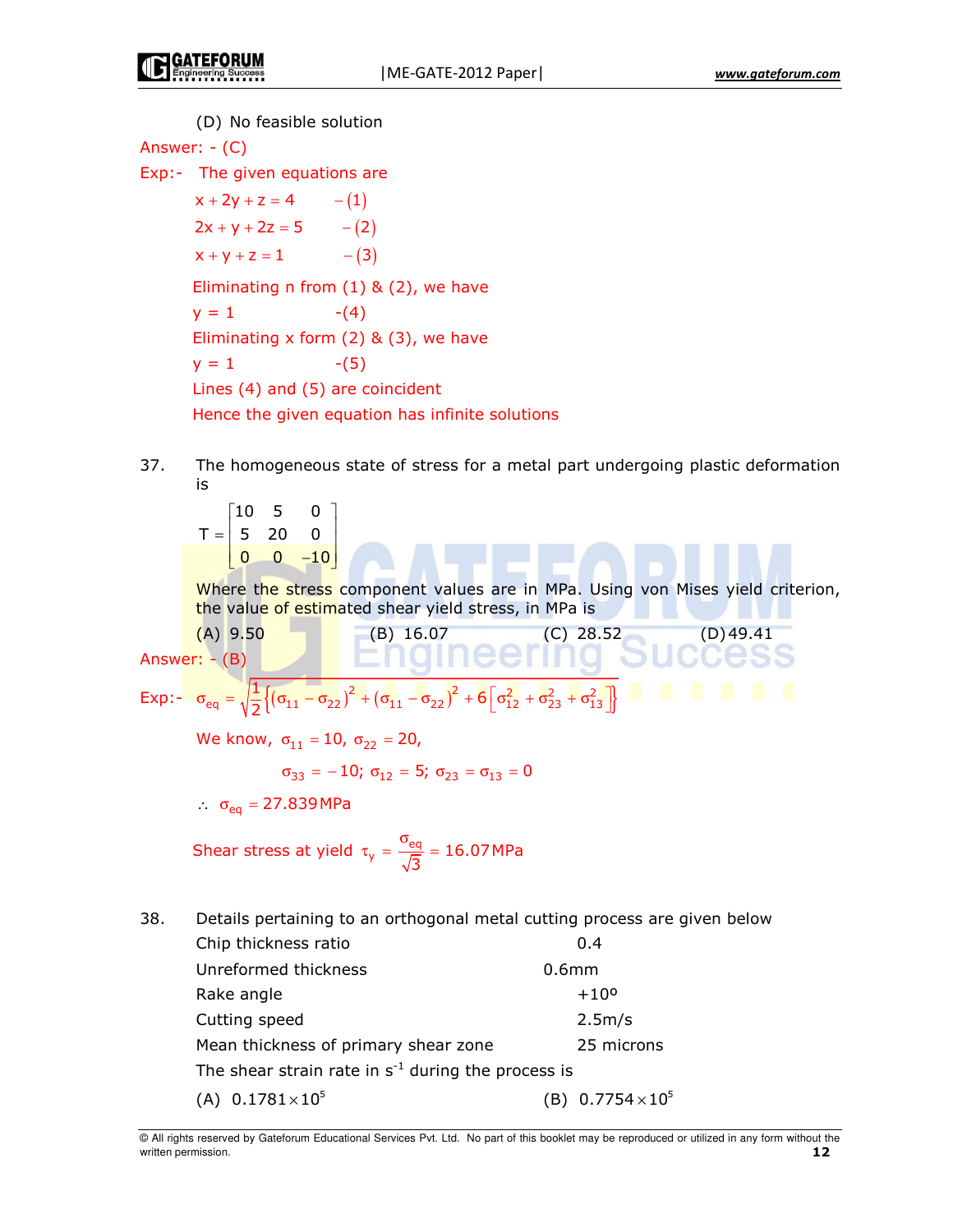(C)  $1.0104 \times 10^5$ (D)  $4.397 \times 10^5$ Answer:  $-(C)$ Exp:-  $r = 0.4$  $t_1 = 0.6$  mm  $\alpha = 10^{\circ}$  $V_c = 2.5m/s$  $t_m = 25 \mu m$  $\tan \phi = \frac{r \cos \alpha}{1 - r \sin \alpha} = 0.4233 \Rightarrow \phi = 22.9^\circ$ Shear strain rate =  $\frac{V_{C} \cos \alpha}{\cos(\phi - \alpha) \times t_{m}} = \frac{2.5 \times \cos 10}{\cos 12.9 \times 25 \times 10^{-6}} = 1.010^{4} \times 10^{5} / S$ 

39. In a single pass drilling operation, a through hole of 15mm diameter is to be drilled in a steel plate of 50mm thickness. Drill spindle speed is 500rpm, feed is 0.2mm/rev and drill point angle is 118º. Assuming 2mm clearance at approach and exit, the total drill time in seconds is

(A) 35.1 (B) 32.4 (C) 31.2 (D) 30.1  
\nAnswer: - (A)  
\nExp: 
$$
T_c = \frac{(L_h + A + O + C)}{Nf}
$$
  
\n $L_h = 50$ mm;  $A = O = 2$ mm;  $C = \frac{D}{2} \cot(\frac{\beta}{2}) = 7.5 \times \cot(59) = 4.5$ mm  
\nN = 500 rpm; f = 0.2 mm / rev  
\n $T_c = 0.585$ min or 35.1 seconds

 $40.$ Consider two infinitely long thin concentric tubes of circular cross section as shown in the figure. If  $D_1$  and  $D_2$  are the diameters of the inner and outer tubes respectively, then the view factor  $F_{22}$  is given by



41. An incompressible fluid flows over a flat plate with zero pressure gradient. The boundary layer thickness is 1mm at a location where the Reynolds number is 1000. If the velocity of the fluid alone is increased by a factor of 4, then the boundary layer thickness at the same location, in mm will be

<sup>@</sup> All rights reserved by Gateforum Educational Services Pvt. Ltd. No part of this booklet may be reproduced or utilized in any form without the written permission.  $13$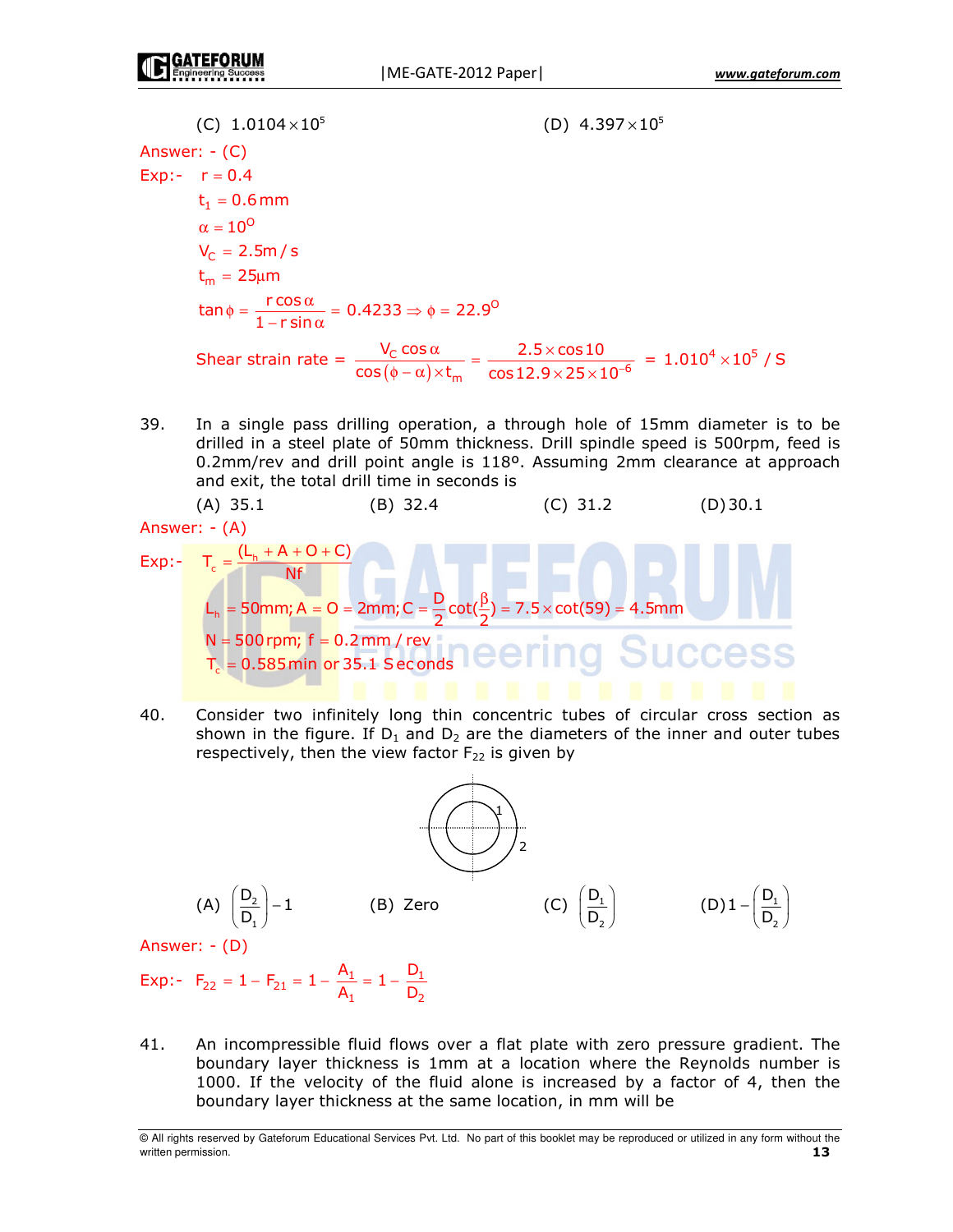Answer: - (C)

Exp:- Boundary layer thickness ( $\delta$ )  $\alpha \frac{1}{\sqrt{R}}$ 

$$
\mathsf{R}_{\mathsf{e}}\ \alpha\quad \mathsf{V}\Rightarrow \delta\ \alpha\ \frac{1}{\sqrt{\mathsf{V}}}
$$

If velocity of fluid is increased by 4 times then boundary layer thickness reduces by half

42. A room contains 35kg of dry air and 0.5g of water vapour. The total pressure and temperature of air in the room are 100kPa and 25°C respectively. Given that the saturation pressure for water at 25°C is 3.17kPa, the relative humidity of the air in the room is



43. A fillet-welded joint is subjected to transverse loading F as shown in the figure. Both legs of the fillets are of 10mm size and the weld length is 30mm. If the allowable shear stress of the weld is 94MPa, considering the minimum throat area of the weld, the maximum allowable transverse load in kN is



Answer: - (C)

Exp:-  $P = 0.707$  sl.  $\tau_{\text{allowable}}$ 

 $P = 0.707 \times 10 \times 30 \times 94 = 19937.4N$ 

 $P = 19.934kM$ 

44. A concentrated mass m is attached at the centre of a rod of length 2L as shown in the figure. The rod is kept in a horizontal equilibrium position by a spring of stiffness k. For very small amplitude of vibration, neglecting the weights of the rod and spring, the undamped natural frequency of th system is:



@ All rights reserved by Gateforum Educational Services Pvt. Ltd. No part of this booklet may be reproduced or utilized in any form without the written permission. 14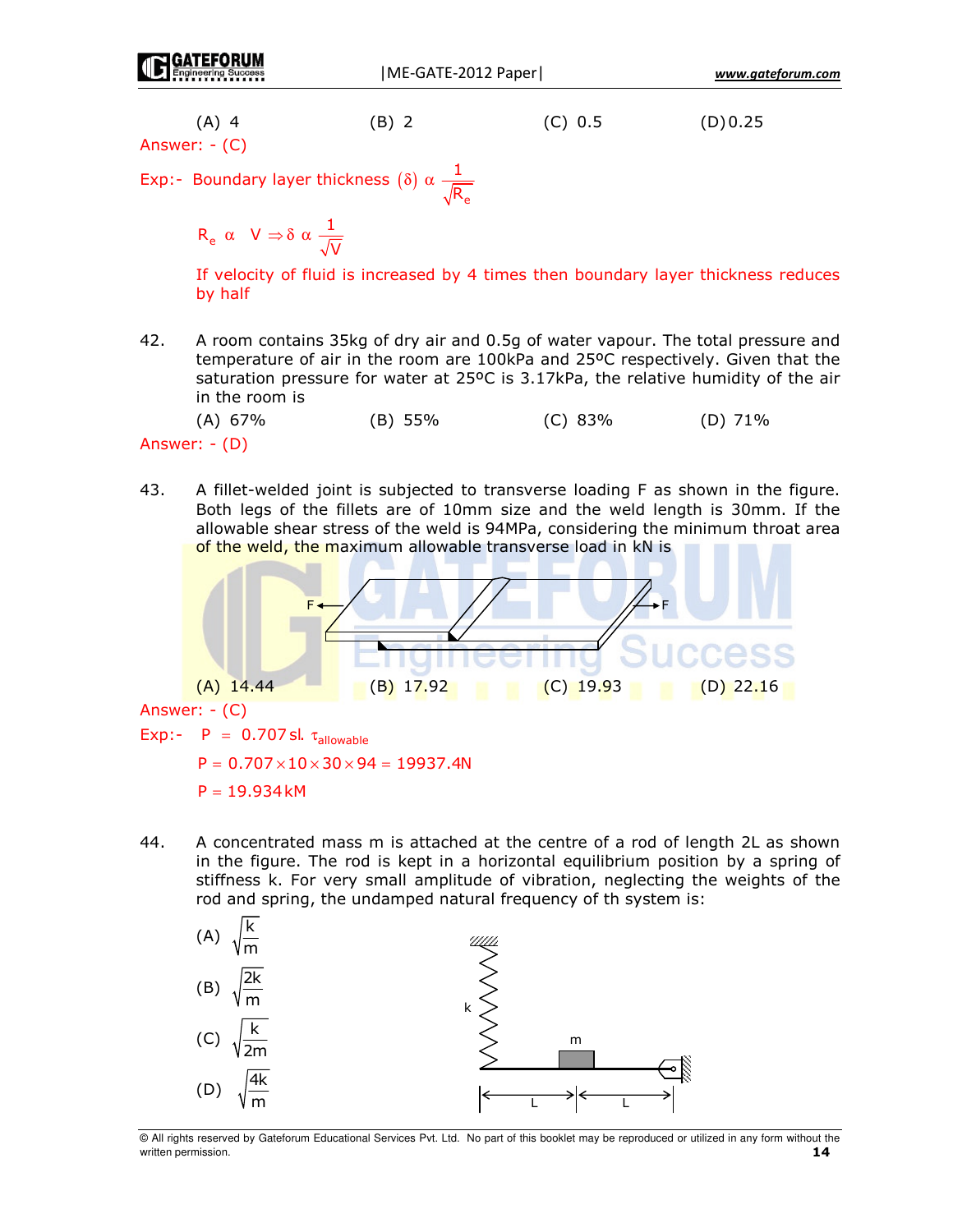# **GATEFORUN**

# Answer: - (D)

45. The state of stress at a point under plane stress condition is σ $_{\rm xx}$  = 40MPa;  $\sigma_{_{\rm yy}}$  = 100MPa and  $\tau_{_{\rm xy}}$  = 40MPa

The radius of the Mohr's circle representing the given state of stress in MPa is  $(A)$  40  $(B)$  50  $(C)$  60  $(D)$  100 Answer: - (B)

Exp:-  $\sigma_{xx}$  = 40MPa;  $\sigma_{yy}$  = 100MPa,  $\tau_{xy}$  = 40MPa

Radius of Mohr's circle  $=$ \*  $\frac{6}{2}$  +  $\tau_{xy}^2$  +  $\tau_{xy}^2$  $\lceil \sigma_{xx} - \sigma_{yy} \rceil^2$  $\left| \frac{N}{2} \right| + \tau$  $\begin{bmatrix} 2 & \end{bmatrix}$  $= \sqrt{30^2 + 40^2} = 50$  MPa

46. The inverse Laplace transform of the function  $F(s) = \frac{1}{s(s+1)}$  $F(s) = \frac{1}{s(s+1)}$ is given by

(A)  $f(t) = \text{sin} t$  (B)  $f(t) = e^{-t} \text{sin} t$  (C)  $f(t) = e^{-t}$  (D)  $f(t) = 1 - e^{-t}$ Answer: - (D) Exp:-  $L^{-1} \left( \frac{1}{S(S+1)} \right) = \frac{1}{S} - \frac{1}{S+1}$ 

( ) - -- - -C -<sup>−</sup> - − +  - − = − 31 7  6 / 4 - 4 = , 5  
I &  & -\* 4 \* - -\* -\* - − " 4 -+ --+ - − \$ -/ \* / - 

Answer: 
$$
-\frac{1}{2}
$$
  
\nExp:  $|A - \lambda I| = 0 \Rightarrow \begin{vmatrix} 5 - \lambda & 3 \\ 1 & 3 - \lambda \end{vmatrix} = 0 \Rightarrow (5 - \lambda)(3 - \lambda) = 3 = 0$   
\n $\Rightarrow \lambda^2 - 8\lambda + 15 - 3 = 0 \Rightarrow \lambda^2 - 8\lambda + 12 = 0 \Rightarrow \lambda = 2, \lambda = 6$   
\n $(A - 2I) \times X = 0$   
\nAt,  $\lambda = 2$   
\n $\begin{pmatrix} 3 & 3 \\ 1 & 1 \end{pmatrix} \begin{pmatrix} x_1 \\ x_2 \end{pmatrix} = \begin{pmatrix} 0 \\ 0 \end{pmatrix}; \begin{cases} x_1 + x_2 = 0 \\ x_1 = x_2 \end{cases}$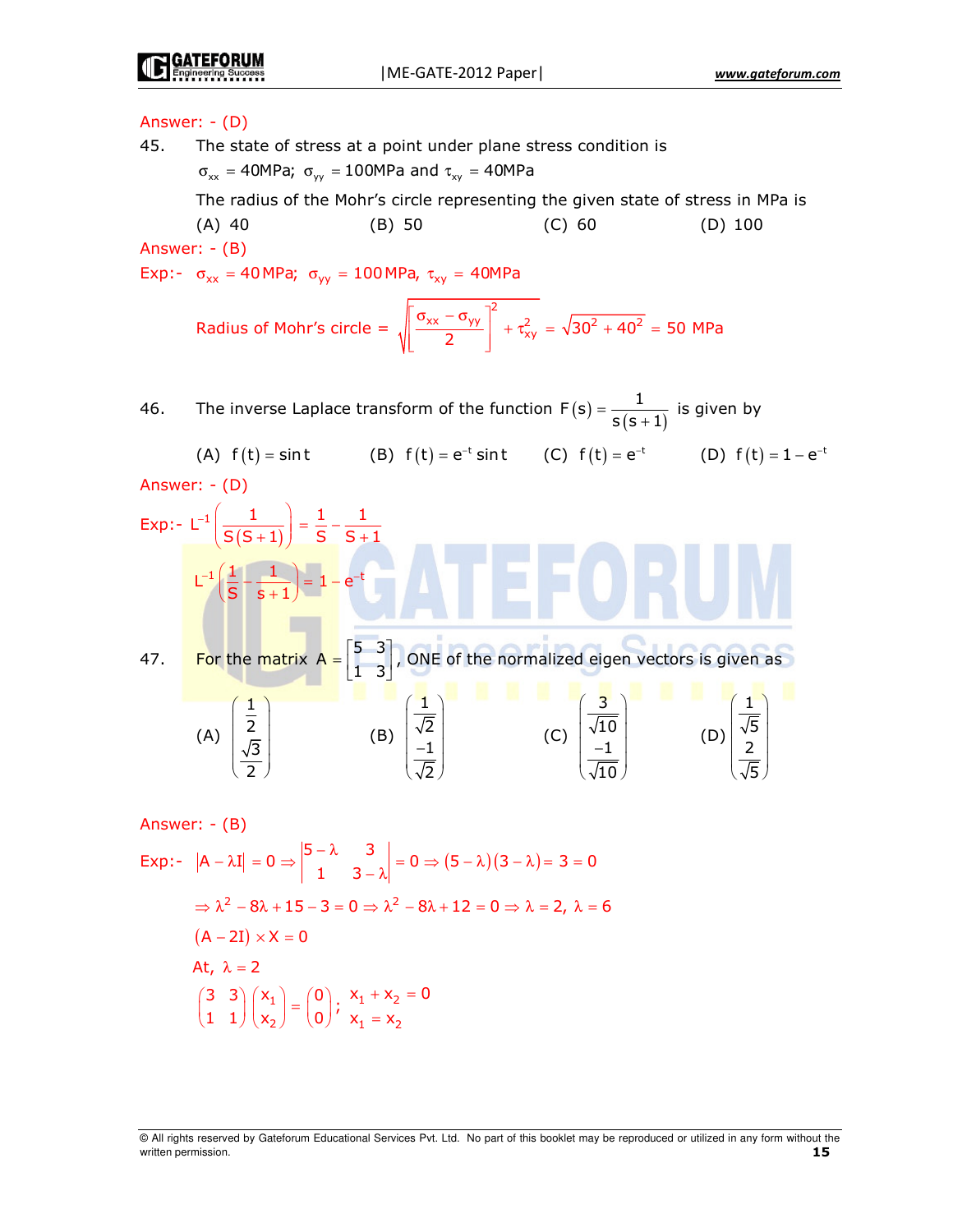



# **Common Data Questions: 48 & 49**

Two steel truss members AC and BC, each having cross sectional area of 100mm<sup>2</sup>, are subjected to a horizontal force F as shown in the figure. All the joints are hinged.



48. The maximum force F in kN that can be applied at C such that the axial stress in any of the truss members DOES NOT exceed 100MPa is

 $(A) 8.17$  $(B)$  11.15  $(C)$  14.14  $(D)$  22.30 Answer:  $-(B)$ Exp:  $-$  From Lame's theorem,<br>F. F. F. ngineeri **Success**  $Sin105$   $Sin120$   $Sin135$   $Sin135$   $Sin1135$   $Sin111$   $Sin111$   $Sin111$   $Sin111$  $\Rightarrow$  F<sub>A</sub> = 0.8965F; F<sub>B</sub> = 0.732F : maximum force is  $F_A$  and stress =  $\frac{F_A}{Area}$  = 100MPa  $\frac{0.8965F}{100} = 100MPa \Rightarrow F = 11154.48N \text{ or } 11.15KN$ 

49. If  $F = 1kN$ , the magnitude of the vertical reaction force developed at the point B in KN is

 $(A) 0.63$ (B) 0.32  $(C)$  1.26  $(D)$  1.46

Answer:  $-(A)$ 

vertical reaction at point B is  $R_B = F_B \cos 30 = 0.633 F$  $F = 1KN \therefore R_B = 0.633 KN$ 

## **Common Data Questions: 50 & 51**

A refrigerator operates between 120kPa and 800kPa in an ideal vapour compression cycle with R-134a as the refrigerant. The refrigerant enters the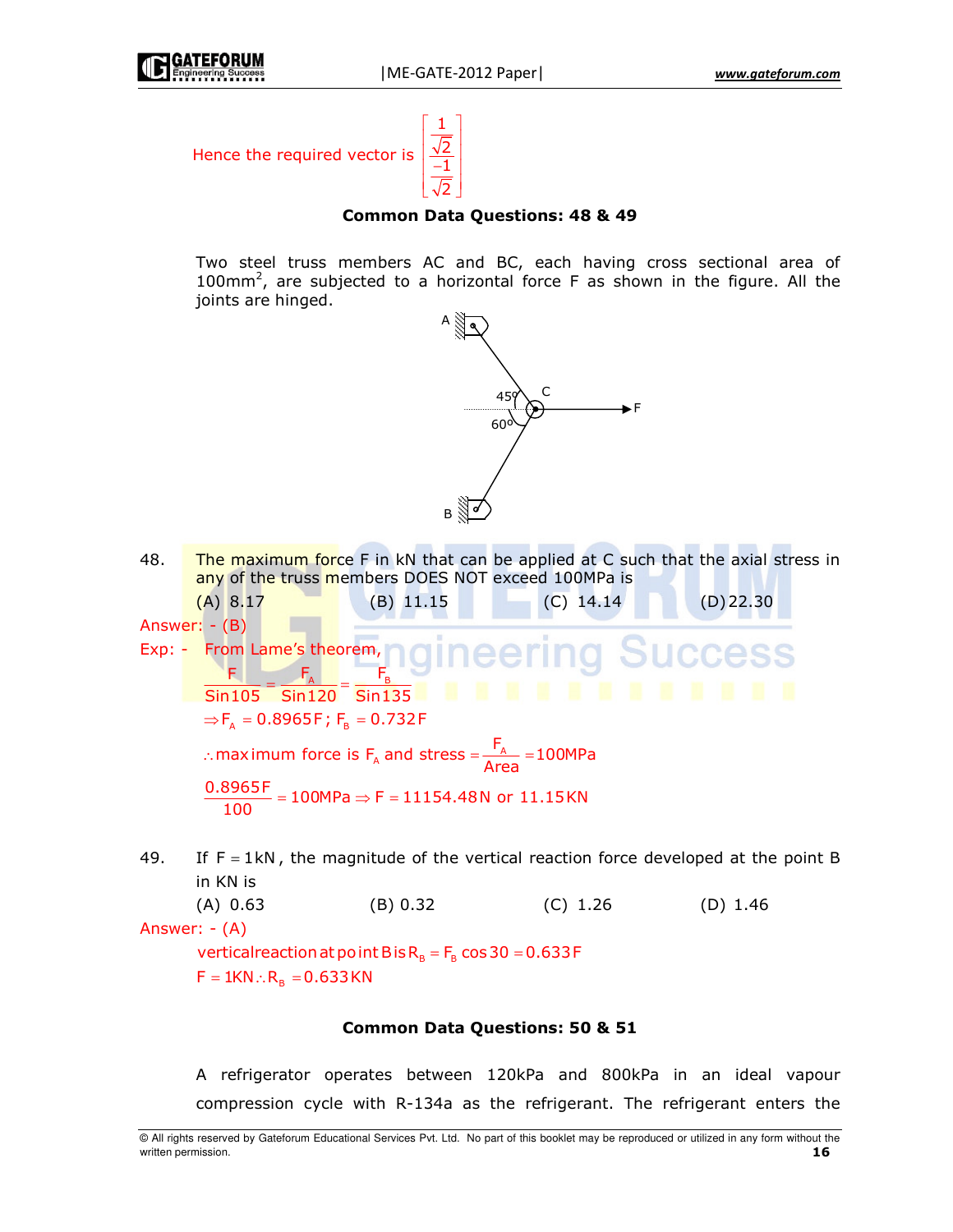compressor as saturated vapour and leaves the condenser as saturated liquid. The mass flow rate of the refrigerant is  $0.2$ kg/s. Properties for R-134a are as follows:

| Saturated R-134a |          |                 |              |                      |                      |
|------------------|----------|-----------------|--------------|----------------------|----------------------|
| P(kPa)           | T°C      | $h_f$ (kJ / kg) | $h_a(kJ/kg)$ | $s_f(kJ/kg \cdot K)$ | $S_q(kJ/kg \cdot K)$ |
| 120              | $-22.32$ | 22.5            | 237          | 0.093                | 0.95                 |
| 800              | 31.31    | 95.5            | 267.3        | 0.354                | 0.918                |





```
Answer: - (C)
Exp:
```


Power required for compressor =  $m_r$   $(h_2 - h_1)$ 

 $= 0.2 \times (276.45 - 237) = 7.9$  kW

51. . The rate at which heat is extracted in kJ/s from the refrigerated space is

| $(A)$ 28.3 |            |            | (D) $14.6$ |
|------------|------------|------------|------------|
|            | $(B)$ 42.9 | $(C)$ 34.4 |            |
|            |            |            |            |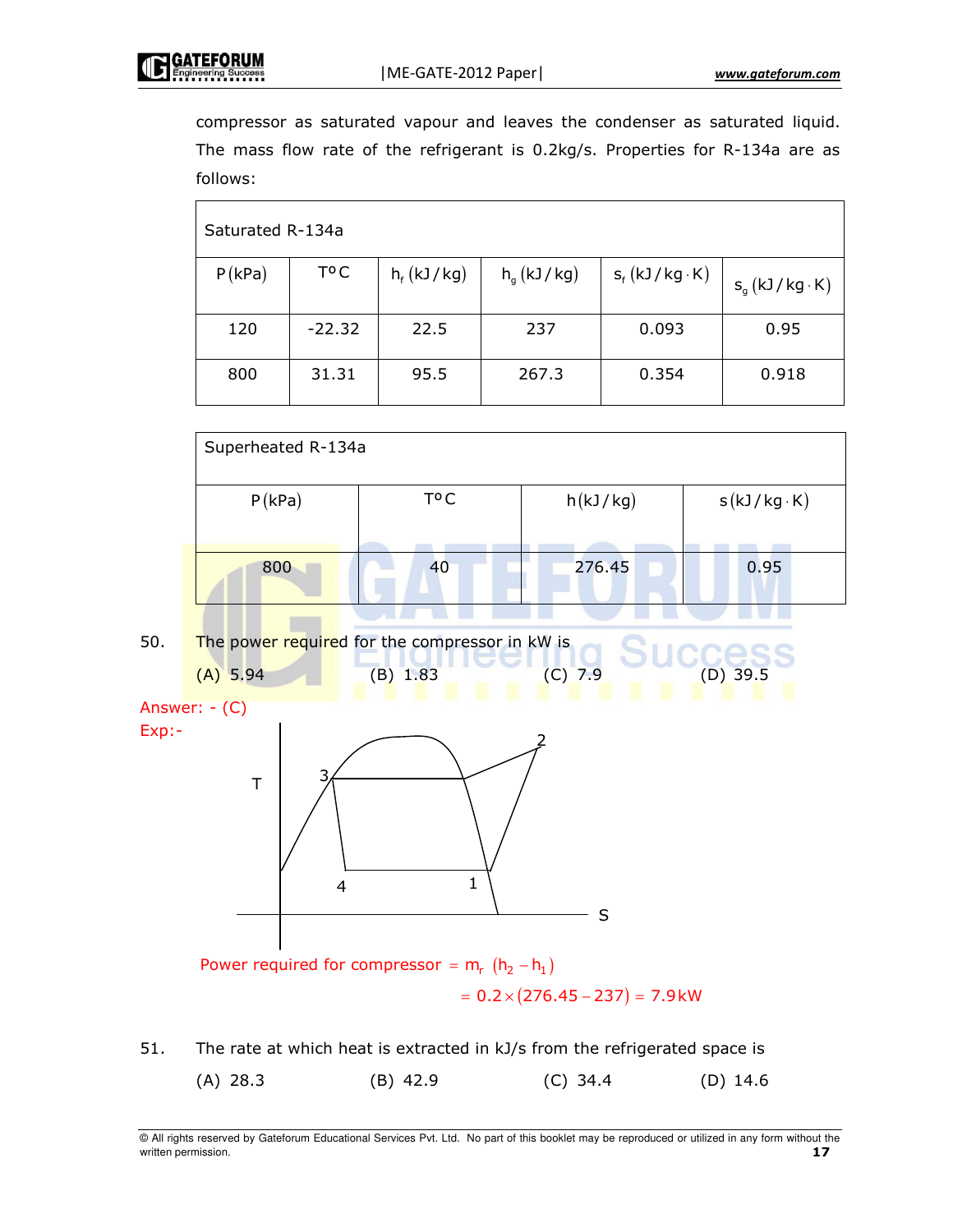Answer:  $-(A)$ Exp:- Rate at which heat is extracted =  $m_r$  ( $h_1 - h_4$ )

 $= 0.2(237 - 95.5) = 28.3$  kW

# **Statement for Linked Answer Questions: 52 & 53**

For a particular project, eight activities are to be carried out. Their relationships with other activities and expected durations are mentioned in the table below.

|                                                                                                                                                                                                                                                                                                                                                                                                                                                          |  | Activity                                                     | Predecessors | Duration (days) |  |  |
|----------------------------------------------------------------------------------------------------------------------------------------------------------------------------------------------------------------------------------------------------------------------------------------------------------------------------------------------------------------------------------------------------------------------------------------------------------|--|--------------------------------------------------------------|--------------|-----------------|--|--|
|                                                                                                                                                                                                                                                                                                                                                                                                                                                          |  | A                                                            |              | 3               |  |  |
|                                                                                                                                                                                                                                                                                                                                                                                                                                                          |  | B                                                            | a            | $\overline{4}$  |  |  |
|                                                                                                                                                                                                                                                                                                                                                                                                                                                          |  | C                                                            | a            | 5               |  |  |
|                                                                                                                                                                                                                                                                                                                                                                                                                                                          |  | D                                                            | a            | $\overline{4}$  |  |  |
|                                                                                                                                                                                                                                                                                                                                                                                                                                                          |  | E                                                            | $\sf b$      | $\overline{2}$  |  |  |
|                                                                                                                                                                                                                                                                                                                                                                                                                                                          |  | F                                                            | $\sf d$      | 9               |  |  |
|                                                                                                                                                                                                                                                                                                                                                                                                                                                          |  | G                                                            | c.e          | 6               |  |  |
|                                                                                                                                                                                                                                                                                                                                                                                                                                                          |  | H                                                            | f, g         | $\overline{2}$  |  |  |
| 52.<br>The critical path for the project is<br>$(D)a-b-c-f-h$<br>$(A)$ a-b-e-g-h<br>$(C)$ a-d-f-h<br>$(B)$ a-c-g-h<br>Answer: - (C)<br>S<br>Exp:<br>E<br>ш<br>ш<br>×<br>ш<br>$\overline{4}$<br>6<br>6<br>3<br>B<br>$\mathsf{C}$<br>G<br>9<br>8<br>A<br>5<br>6<br>1<br>$\overline{2}$<br>4<br>$\overline{3}$<br>$\sf H$<br>11)<br>10)<br>D<br>5<br>Varies path are<br>$\overline{4}$<br>$\overline{F}$<br>A B E G H-17 days<br>9<br>$A \ C G H - 16 days$ |  |                                                              |              |                 |  |  |
|                                                                                                                                                                                                                                                                                                                                                                                                                                                          |  | $A$ DFH $-18$ days;<br>$\therefore$ A D F H is critical path |              |                 |  |  |
|                                                                                                                                                                                                                                                                                                                                                                                                                                                          |  |                                                              |              |                 |  |  |

- 53. If the duration of activity f alone is changed from 9 to 10 days, then the
	- (A) Critical path remains the same and the total duration to complete the project changes to 19days
	- (B) Critical path and the total duration to complete the project remain the same
	- (C) Critical path changes but the total duration to complete the project remains the same

All rights reserved by Gateforum Educational Services Pvt. Ltd. No part of this booklet may be reproduced or utilized in any form without the 18 written permission.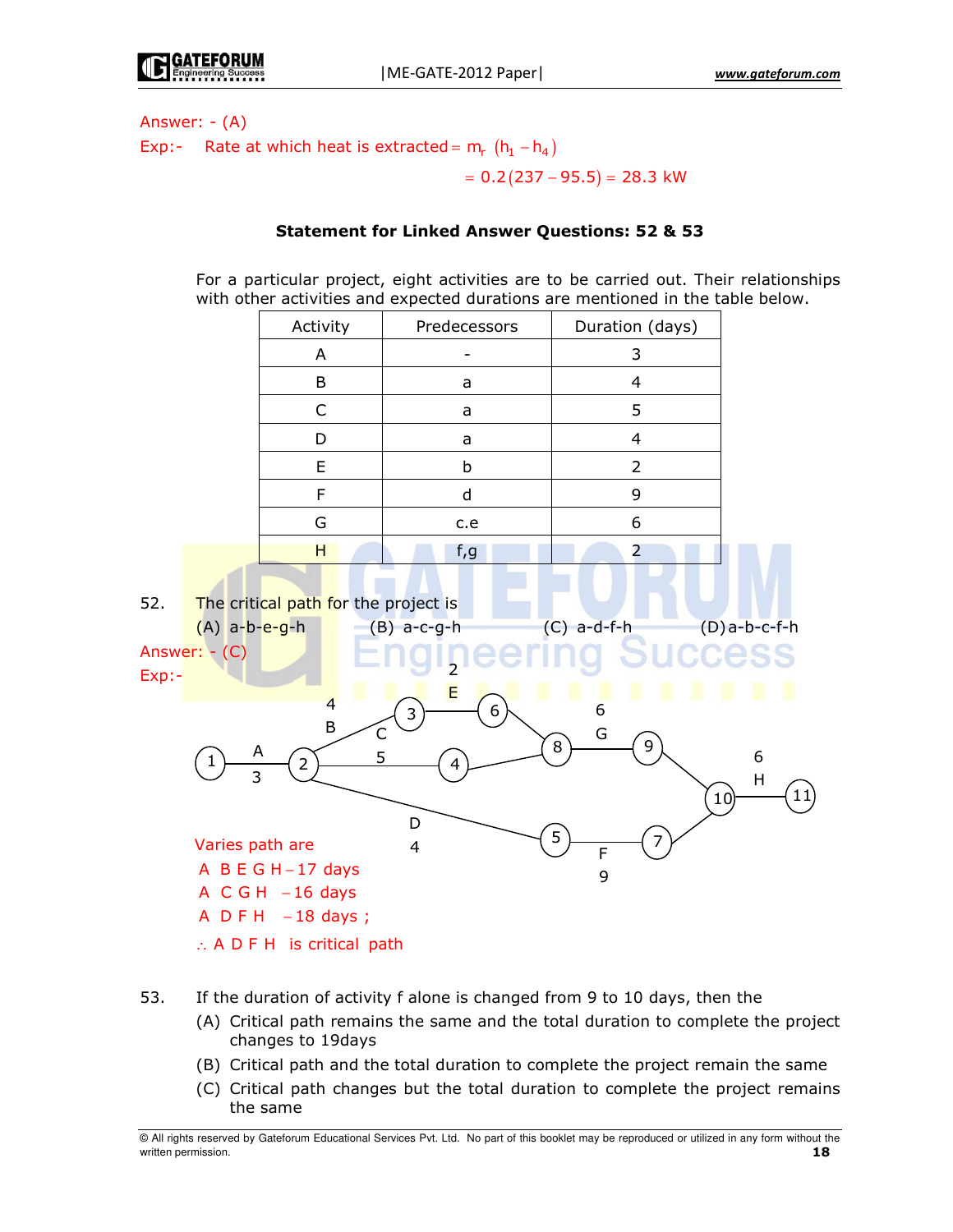(D) Critical path changes and the total duration to complete the project changes to 17days

Answer:  $-(A)$ 

Exp:- If duration of activity F has changed to 10 days, critical path remains the same and project duration will increase to 19 days.

#### **Statement for Linked Answer Questions: 54 & 55**

Air enters an adiabatic nozzle at 300kPa, 500K with a velocity of 10m/s. It leaves the nozzle at 100kPa with a velocity of 180m/s. The inlet area is 80cm<sup>2</sup>. The specific heat of air  $C_p$  is 1008J/kg.K.



$$
= \frac{1}{500 \times 100} \times \frac{1}{180} \times \text{o}
$$

## Q. No. 56 - 60 Carry One Mark Each

The cost function for a product in a firm is given by  $5q^2$ , where q is the amount 56. of production. The firm can sell the product at a market price of Rs.50 per unit. The number of units to be produced by the firm such that the profit is maximized is

Answer: (A)

Exp:-  $P = 50q - 5q^2$ 

<sup>@</sup> All rights reserved by Gateforum Educational Services Pvt. Ltd. No part of this booklet may be reproduced or utilized in any form without the written permission. 19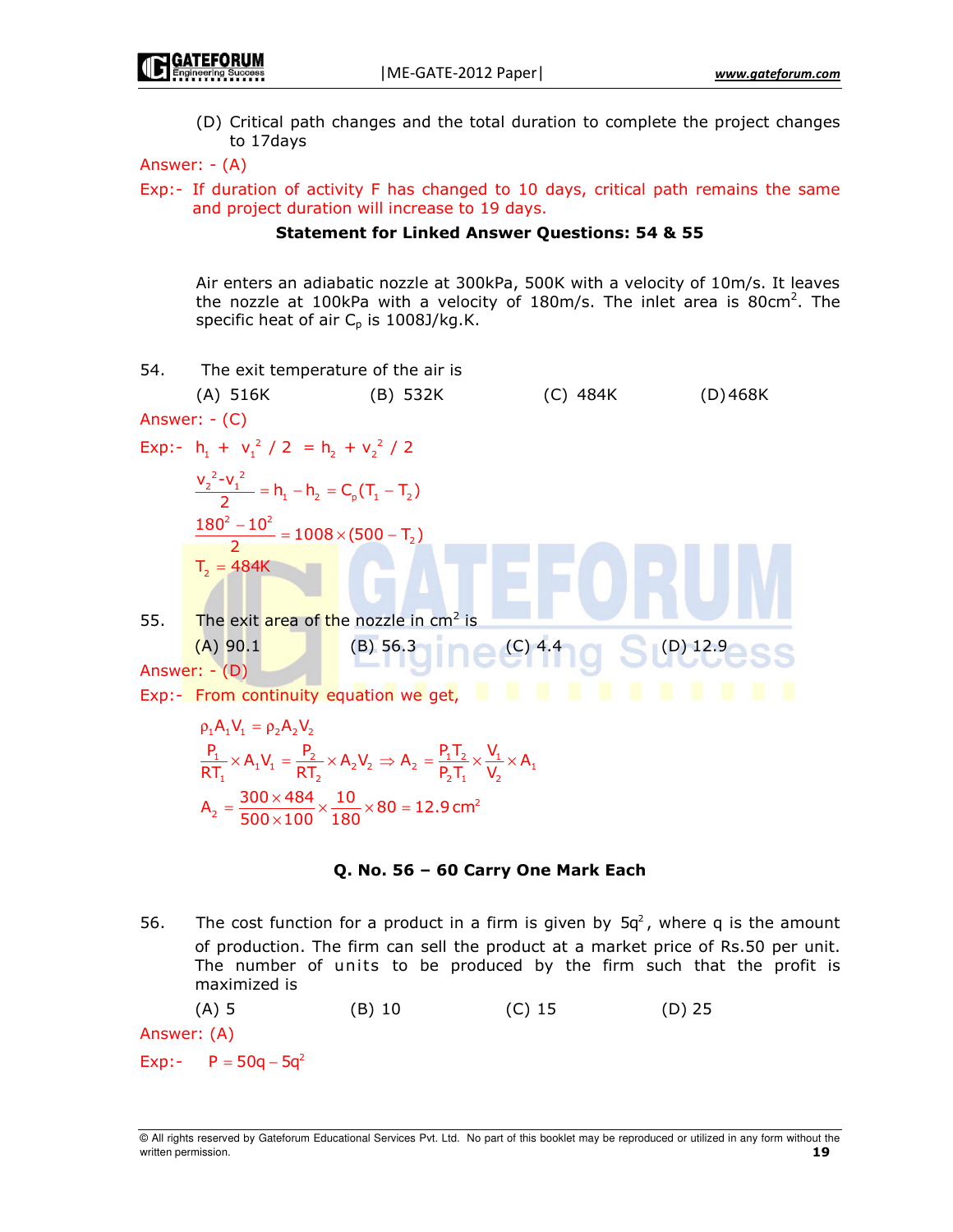|     | $\frac{dp}{dq}$ = 50 – 10q; $\frac{d^2p}{dq^2}$ < 0<br>Else check with options                                                                                           | $\therefore$ p is maximum at 50 - 10q = 0 or, q = 5 |                                         |                                                                                 |  |  |
|-----|--------------------------------------------------------------------------------------------------------------------------------------------------------------------------|-----------------------------------------------------|-----------------------------------------|---------------------------------------------------------------------------------|--|--|
| 57. | Choose the most appropriate alternative from the options given below to<br>complete the following sentence:<br>Suresh's dog is the one _______ was hurt in the stampede. |                                                     |                                         |                                                                                 |  |  |
|     |                                                                                                                                                                          |                                                     | (A) that (B) which (C) who              | (D) whom                                                                        |  |  |
|     | Answer: (A)                                                                                                                                                              |                                                     |                                         |                                                                                 |  |  |
|     |                                                                                                                                                                          |                                                     |                                         |                                                                                 |  |  |
| 58. |                                                                                                                                                                          | Choose the grammatically <b>INCORRECT</b> sentence: |                                         |                                                                                 |  |  |
|     | (A) They gave us the money back less the service charges of Three Hundred<br>rupees.                                                                                     |                                                     |                                         |                                                                                 |  |  |
|     | (B) This country's expenditure is not less than that of Bangladesh.                                                                                                      |                                                     |                                         |                                                                                 |  |  |
|     | (C) The committee initially asked for a funding of Fifty Lakh rupees, but later<br>settled for a lesser sum.                                                             |                                                     |                                         |                                                                                 |  |  |
|     | (D) This country's expenditure on educational reforms is very less                                                                                                       |                                                     |                                         |                                                                                 |  |  |
|     | Answer: (D)                                                                                                                                                              |                                                     |                                         |                                                                                 |  |  |
|     |                                                                                                                                                                          |                                                     |                                         |                                                                                 |  |  |
| 59. | below?                                                                                                                                                                   |                                                     |                                         | Which one of the following options is the closest in meaning to the word given  |  |  |
|     | <b>Mitigate</b>                                                                                                                                                          |                                                     |                                         |                                                                                 |  |  |
|     | (A) Diminish                                                                                                                                                             |                                                     | (B) Divulge C (C) Dedicate C (D) Denote |                                                                                 |  |  |
|     | Answer: (A)                                                                                                                                                              |                                                     | .                                       |                                                                                 |  |  |
| 60. | complete the following sentence:                                                                                                                                         |                                                     |                                         | Choose the most appropriate alternative from the options given below to         |  |  |
|     | conflict.                                                                                                                                                                |                                                     |                                         | Despite several ___________ the mission succeeded in its attempt to resolve the |  |  |
|     |                                                                                                                                                                          | (A) attempts (B) setbacks                           | (C) meetings                            | (D) delegations                                                                 |  |  |

Answer: (B)

# Q. No. 61 - 65 Carry Two Marks Each

61. Wanted Temporary, Part-time persons for the post of Field Interviewer to conduct personal interviews to collect and collate economic data. Requirements: High School-pass, must be available for Day, Evening and Saturday work. Transportation paid, expenses reimbursed.

Which one of the following is the best inference from the above advertisement?

- (A) Gender-discriminatory
- (B) Xenophobic
- (C) Not designed to make the post attractive

All rights reserved by Gateforum Educational Services Pvt. Ltd. No part of this booklet may be reproduced or utilized in any form without the written permission.  $20<sub>o</sub>$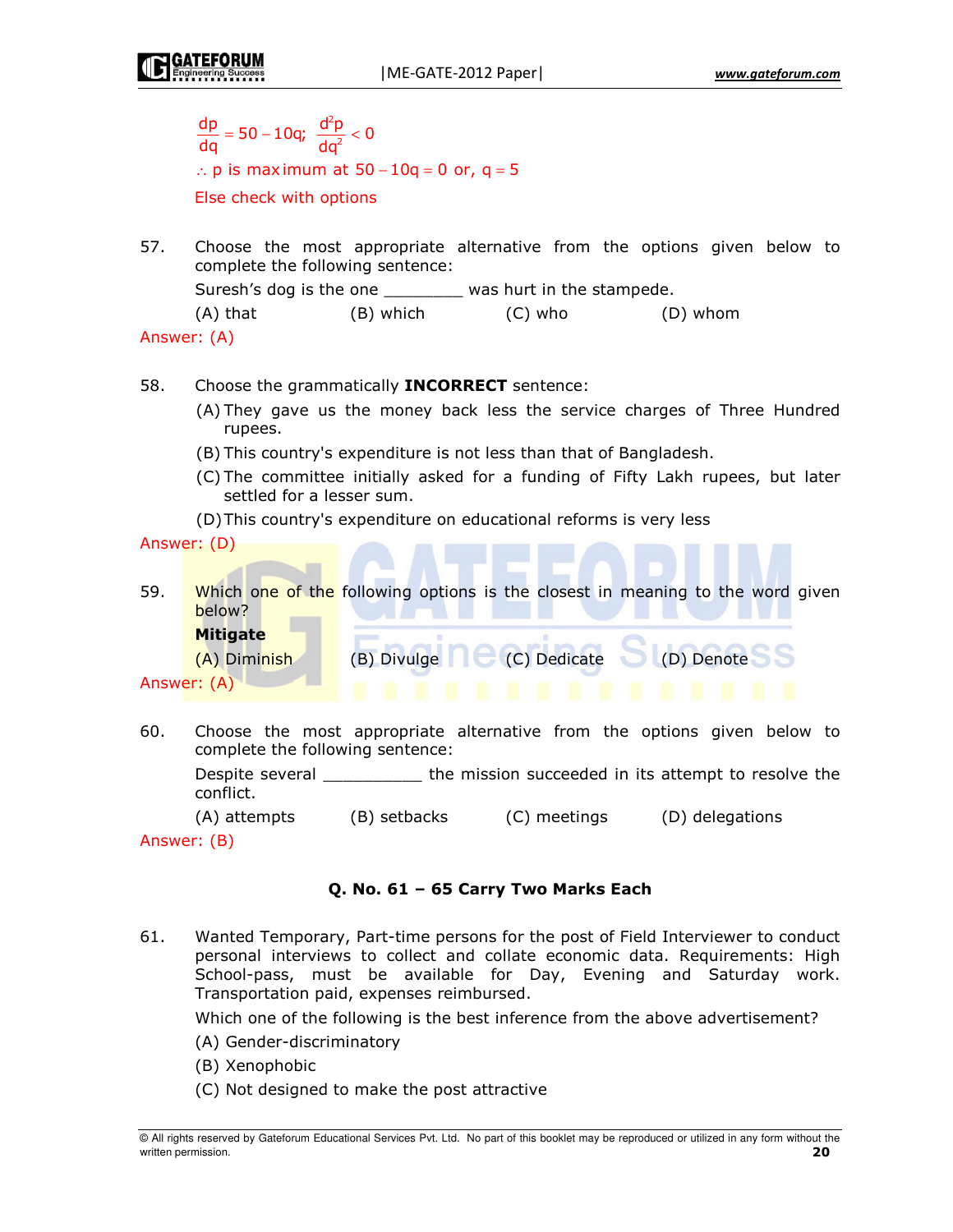(D) Not gender-discriminatory

| Answer: (C)                                                                                                                                                                                                                                                                                                                                                                                                                                               |                                                                               |                                                                                                                                                                                                                                                                           |            |                                                                                      |  |  |
|-----------------------------------------------------------------------------------------------------------------------------------------------------------------------------------------------------------------------------------------------------------------------------------------------------------------------------------------------------------------------------------------------------------------------------------------------------------|-------------------------------------------------------------------------------|---------------------------------------------------------------------------------------------------------------------------------------------------------------------------------------------------------------------------------------------------------------------------|------------|--------------------------------------------------------------------------------------|--|--|
|                                                                                                                                                                                                                                                                                                                                                                                                                                                           | Exp:- Gender is not mentioned in the advertisement and (B) clearly eliminated |                                                                                                                                                                                                                                                                           |            |                                                                                      |  |  |
| 62.                                                                                                                                                                                                                                                                                                                                                                                                                                                       | Given the sequence of terms, AD CG FK JP, the next term is                    |                                                                                                                                                                                                                                                                           |            |                                                                                      |  |  |
| Answer: (A)                                                                                                                                                                                                                                                                                                                                                                                                                                               | $(A)$ OV                                                                      | $(B)$ OW                                                                                                                                                                                                                                                                  | $(C)$ PV   | $(D)$ PW                                                                             |  |  |
| Exp:                                                                                                                                                                                                                                                                                                                                                                                                                                                      |                                                                               |                                                                                                                                                                                                                                                                           |            |                                                                                      |  |  |
|                                                                                                                                                                                                                                                                                                                                                                                                                                                           | $+3$<br>, K , P<br>AD, CG<br>+4                                               |                                                                                                                                                                                                                                                                           |            |                                                                                      |  |  |
| 63.                                                                                                                                                                                                                                                                                                                                                                                                                                                       |                                                                               | Which of the following assertions are CORRECT?<br>P: Adding 7 to each entry in a list adds 7 to the mean of the list<br>Q: Adding 7 to each entry in a list adds 7 to the standard deviation of the list<br>R: Doubling each entry in a list doubles the mean of the list |            | S: Doubling each entry in a list leaves the standard deviation of the list unchanged |  |  |
| Answer: (C)                                                                                                                                                                                                                                                                                                                                                                                                                                               | $(A)$ P, Q                                                                    | $(B)$ Q, R                                                                                                                                                                                                                                                                | $(C)$ P, R | $(D)$ R, S                                                                           |  |  |
|                                                                                                                                                                                                                                                                                                                                                                                                                                                           |                                                                               |                                                                                                                                                                                                                                                                           |            |                                                                                      |  |  |
|                                                                                                                                                                                                                                                                                                                                                                                                                                                           | Exp:- P and R always holds true                                               | Else consider a sample set $\{1, 2, 3, 4\}$ and check accordingly                                                                                                                                                                                                         |            |                                                                                      |  |  |
| An automobile plant contracted to buy shock absorbers from two suppliers X and Y.<br>64.<br>X supplies 60% and Y supplies 40% of the shock absorbers. All shock absorbers are<br>subjected to a quality test. The ones that pass the quality test are considered reliable<br>Of X's shock absorbers, 96% are reliable. Of Y's shock absorbers, 72% are reliable.<br>The probability that a randomly chosen shock absorber, which is found to be reliable, |                                                                               |                                                                                                                                                                                                                                                                           |            |                                                                                      |  |  |
|                                                                                                                                                                                                                                                                                                                                                                                                                                                           | is made by Y is                                                               |                                                                                                                                                                                                                                                                           |            |                                                                                      |  |  |
|                                                                                                                                                                                                                                                                                                                                                                                                                                                           | (A) 0.288                                                                     | (B) 0.334                                                                                                                                                                                                                                                                 | (C) 0.667  | (D) 0.720                                                                            |  |  |
| Answer: (B)                                                                                                                                                                                                                                                                                                                                                                                                                                               |                                                                               |                                                                                                                                                                                                                                                                           |            |                                                                                      |  |  |
| Exp:                                                                                                                                                                                                                                                                                                                                                                                                                                                      |                                                                               | x                                                                                                                                                                                                                                                                         | y          |                                                                                      |  |  |
|                                                                                                                                                                                                                                                                                                                                                                                                                                                           | <b>Supply</b>                                                                 | 60%                                                                                                                                                                                                                                                                       | 40%        |                                                                                      |  |  |
|                                                                                                                                                                                                                                                                                                                                                                                                                                                           | Reliable                                                                      | 96%                                                                                                                                                                                                                                                                       | 72%        |                                                                                      |  |  |
|                                                                                                                                                                                                                                                                                                                                                                                                                                                           | <b>Overall</b>                                                                | 0.576                                                                                                                                                                                                                                                                     | 0.288      |                                                                                      |  |  |
|                                                                                                                                                                                                                                                                                                                                                                                                                                                           | ∴ $P(x) = \frac{0.288}{0.576 + 0.288} = 0.334$                                |                                                                                                                                                                                                                                                                           |            |                                                                                      |  |  |

65. A political party orders an arch for the entrance to the ground in which the annual convention is being held. The profile of the arch follows the equation  $y = 2x - 0.1x^2$ where y is the height of the arch in meters. The maximum possible height of the arch is

(B) 10 meters (C) 12 meters (A) 8 meters  $(D)$  14 meters Answer: (B) Exp:-  $y = 2x - 0.1x^2$ 

All rights reserved by Gateforum Educational Services Pvt. Ltd. No part of this booklet may be reproduced or utilized in any form without the written permission.  $21$